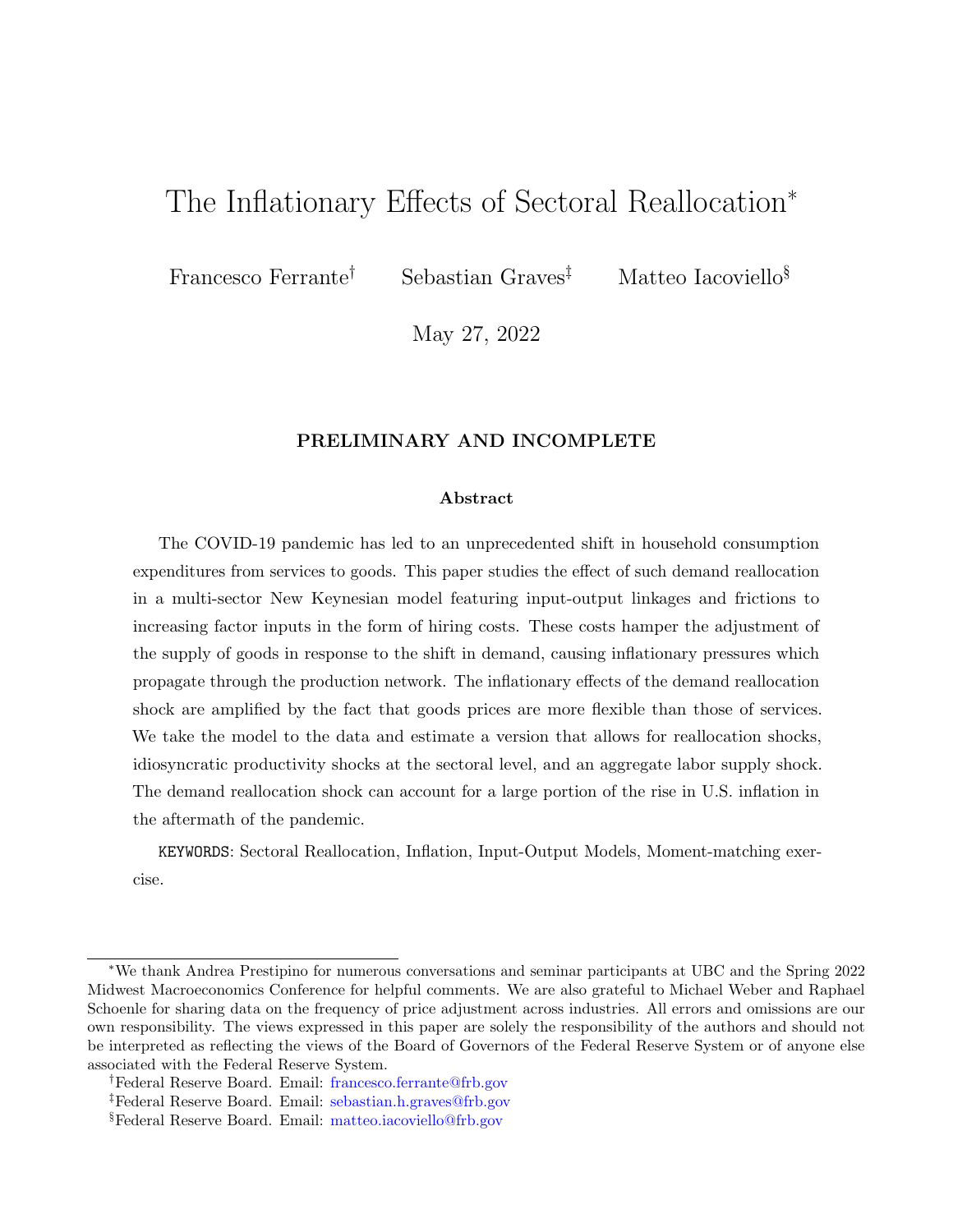### 1 Introduction

Figure [1](#page-16-0) plots the share of household consumption expenditures on goods in the United States. The COVID-19 pandemic has led to an unprecedented increase in the demand for goods relative to services, interrupting the steady decline in the share of spending on goods over the past 50 years. A popular narrative is that this reallocation in demand has put pressure on supply chains, which have struggled to adjust and have exhibited bottlenecks in a number of key sectors. At the same time, US CPI inflation has risen to levels not seen since the 1980s, reaching 7 percent by the end of 2021. Figure [2](#page-17-0) shows that this has largely been driven by a surge in goods inflation, while the rise in inflation in services has been much more muted. In addition, the rise in inflation has been accompanied by a large rise in the dispersion of inflation across sectors (as shown in Figure [3\)](#page-18-0).

<span id="page-1-3"></span><span id="page-1-2"></span>In this paper, we develop a multi-sector New-Keynesian model of the U.S. economy to quantify the aggregate and cross-sectional implications of this reallocation of demand. The model features inputoutput linkages between sectors, heterogeneity in sectoral price rigidity, and costs of reallocating inputs across sectors.<sup>[1](#page-1-0)</sup> In particular, we assume that firms face convex hiring costs when increasing labor inputs, while downward labor adjustments are frictionless.<sup>[2](#page-1-1)</sup> This modeling strategy captures the observation that, while employment collapsed abruptly in many sectors at the onset of the pandemic, it recovered more slowly thereafter. We use the model to study the effect of a simple preference shock that alters the relative demand for goods and services, calibrated to match the rise in the expenditure share on goods that has occurred since the onset of COVID-19. A key feature of the model is that such a shock differentially affects sectors of the economy based on their location in supply chains for the production of goods and services.

We assess the transmission mechanisms of the model for aggregate variables via traditional impulse responses and describe the main forces behind our results. Additionally, we assess the empirical implications of the model for prices and quantities at the industry level by comparing the evolution of the model objects with their data counterparts between 2019 and 2021. After presenting our model and the approach we use to take the model to the data (Sections [2](#page-4-0) and [3\)](#page-8-0), we proceed in two steps.

In the first step (Section [4\)](#page-11-0), we consider the model dynamics in the aftermath of a reallocation shock. At the aggregate level, our demand reallocation shock would not have any implication for

<span id="page-1-0"></span><sup>&</sup>lt;sup>[1](#page-1-2)</sup> We calibrate the industry structure of the model following the U.S. input-output tables provided by the BEA as in [Baqaee and Farhi](#page-29-0) [\(2020\)](#page-29-0). We calibrate heterogeneity in price rigidity to match the evidence presented in [Pasten,](#page-30-0) [Schoenle and Weber](#page-30-0) [\(2020\)](#page-30-0). We estimate the cost of reallocating inputs as explained in Section [3.](#page-8-0)

<span id="page-1-1"></span><sup>&</sup>lt;sup>[2](#page-1-3)</sup> As our model does not include capital, these hiring costs can be thought of as a reduced-form way to capture a variety of frictions affecting a firm's ability to increase its labor input or its productive capacity more broadly.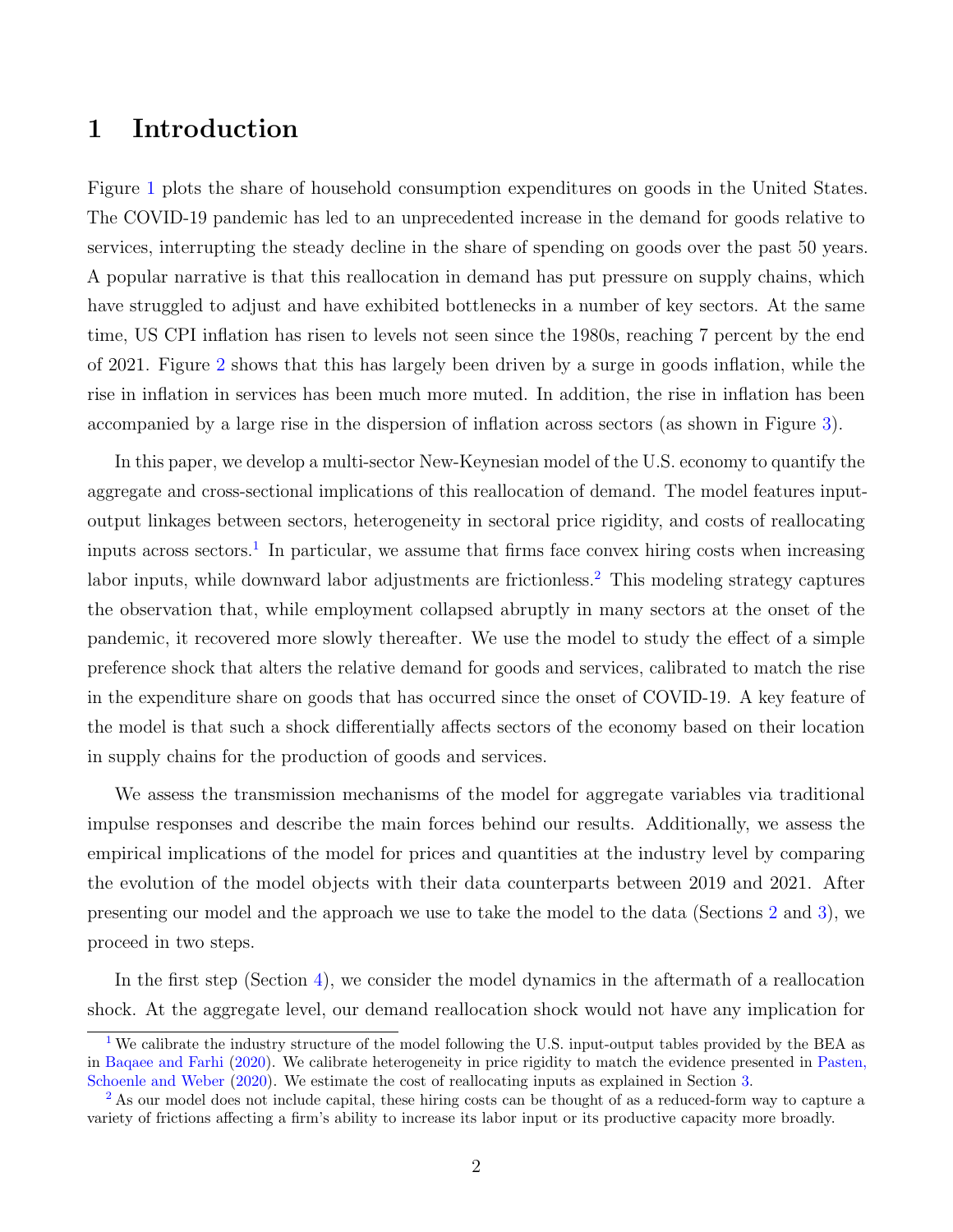quantities or prices absent input adjustment costs: goods production would immediately jump on impact, while services production would decline, leaving relative prices unchanged (see Figure [4\)](#page-19-0). However, in our baseline model with costly labor adjustment the demand reallocation shock causes a peak increase in inflation of about 4 percentage points (see Figure [4\)](#page-19-0). In the model, inflation occurs in response to a reallocation shock for two main reasons. First, because of the hiring costs, goods-producing sectors can increase their labor input only gradually. While these firms can potentially adjust production by using more intermediate inputs, these are only imperfect substitutes for primary inputs, causing a slow adjustment in quantities and a large rise in prices. Furthermore, since goods are also used as intermediate inputs, these inflationary pressures propagate across sectors through the production network. In contrast, service sectors reduce production swiftly, with limited reductions in prices. Second, the inflationary effects of the shift in demand are amplified by the heterogeneity in price rigidity that exists across sectors. A key feature of the data on price adjustment is that industries that produce goods have significantly more flexible prices than those that produce services. We find that, all else equal, allowing for heterogeneity in price rigidity across sectors increases the inflationary effects of the preference shock by around 25 percent (see Figure  $5$ ).

At the industry level, we show that our simple demand reallocation shock is able to explain a good proportion of the cross-sectional evolution of prices and quantities since the onset of COVID-19. As shown in Figure [6,](#page-21-0) not only does the shock explain why goods prices have risen more than services prices, but it also accounts for the observed heterogeneity within goods-producing and within services-producing industries, despite the fact that it affects final demand for goods and services uniformly. Both input-output linkages and sectoral heterogeneity in price stickiness contribute to this result (see Figure [12\)](#page-27-0). In the model as in the data, sectors producing goods which are directly consumed by households or selling inputs which are heavily used in the production of these goods experience a larger increase in inflation. In contrast, industries providing services to consumers or inputs to the service sectors experience weaker inflationary pressures. Furthermore, sectors with more flexible prices exhibit larger price changes, all else equal.

While this simple demand reallocation shock can explain a significant proportion of the crosssectional developments across industries between 2019 and 2021, there are a number of sectors for which price and quantity dynamics are hard to reconcile with the dynamics following an aggregate reallocation shock. One striking example is the "Motor Vehicle Parts and Dealer" sector, which has experienced a 25% decline in quantities and a  $60\%$  rise in prices between 2019 and 2021. Such evidence is suggestive of the importance of pandemic-related supply disruptions in some sectors, which may have contributed to the aggregate effects of supply chain bottlenecks more broadly.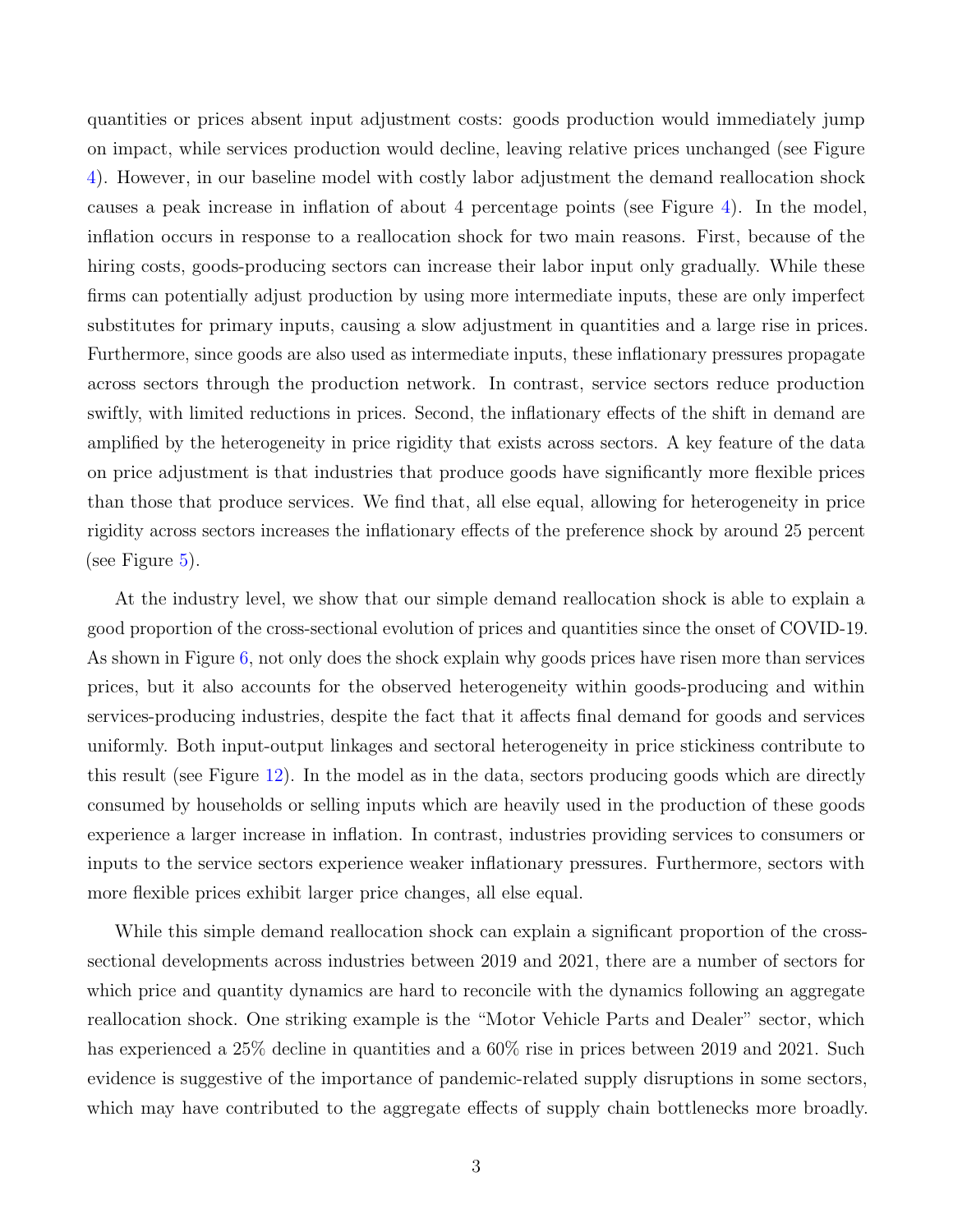Additionally, an important feature of the macroeconomic landscape during the pandemic was an aggregate decline in labor supply, which may have further exacerbated the economy's productive capacity in the short run.

To understand the relative importance of demand and supply disruptions, we enrich our model by considering two additional shocks in Section [5.](#page-13-0) First, by linking industry data from different sources, we measure the evolution of total factor productivity at the industry level between 2019 and 2021 and feed the estimated idiosyncratic component of these productivity series into our multi-sector model. Second, we consider an additional, aggregate labor supply shock that occurs early in 2020 and reduces agents' willingness to work. We then use a moment-matching exercise to estimate the magnitude of the reallocation costs, production function elasticities, and the size of the aggregate labor supply shock. This way, we provide a coherent accounting of whether these demand and supply factors can explain the dynamics of inflation since the onset of COVID-19. Importantly, our moment matching exercise only targets two aggregate variables—the decline in aggregate employment, and the difference in PCE inflation between goods and services. The remaining moments being targeted are the cross-sectional implications of model for prices, output and employment across detailed U.S. industries.

The estimated model can explain a large bulk of the rise in U.S. inflation during the COVID recovery, even though aggregate inflation was not a target of the estimation exercise. In the model as in the data, inflation rises by about 5 percentage points as the combined result of demand reallocation, idiosyncratic TFP and aggregate labor supply shocks, with the reallocation shock accounting for the large bulk of the rise. However, while playing a limited role in explaining aggregate inflation, the idiosyncratic supply shocks improve the model's ability to explain the cross-sectional evolution of both prices and quantities, thus bolstering our confidence in using our model for making prediction at the aggregate economy level. In addition, our estimation delivers values of production function elasticities that are at the lower end of the range typically used in the literature, suggesting that supply constraints caused by labor adjustment costs play an important role to match the cross-sectional evidence for prices and quantities during the pandemic.

Our key contribution is to show that a simple input-output model can explain the heterogeneous nature of industry dynamics in the post-COVID recovery, can account for a large portion of the movement in aggregate inflation that was observed between 2019 and 2021, and can provide a coherent accounting of the various shocks and frictions that have shaped inflation in the postpandemic recovery. COVID-19 has motivated a small number of recent papers to study the effects of household preference shocks that reallocate demand between sectors. [Fornaro and Romei](#page-29-1) [\(2022\)](#page-29-1) and [Guerrieri et al.](#page-29-2) [\(2021\)](#page-29-2) study such shocks in stylized models with two sectors and two periods. In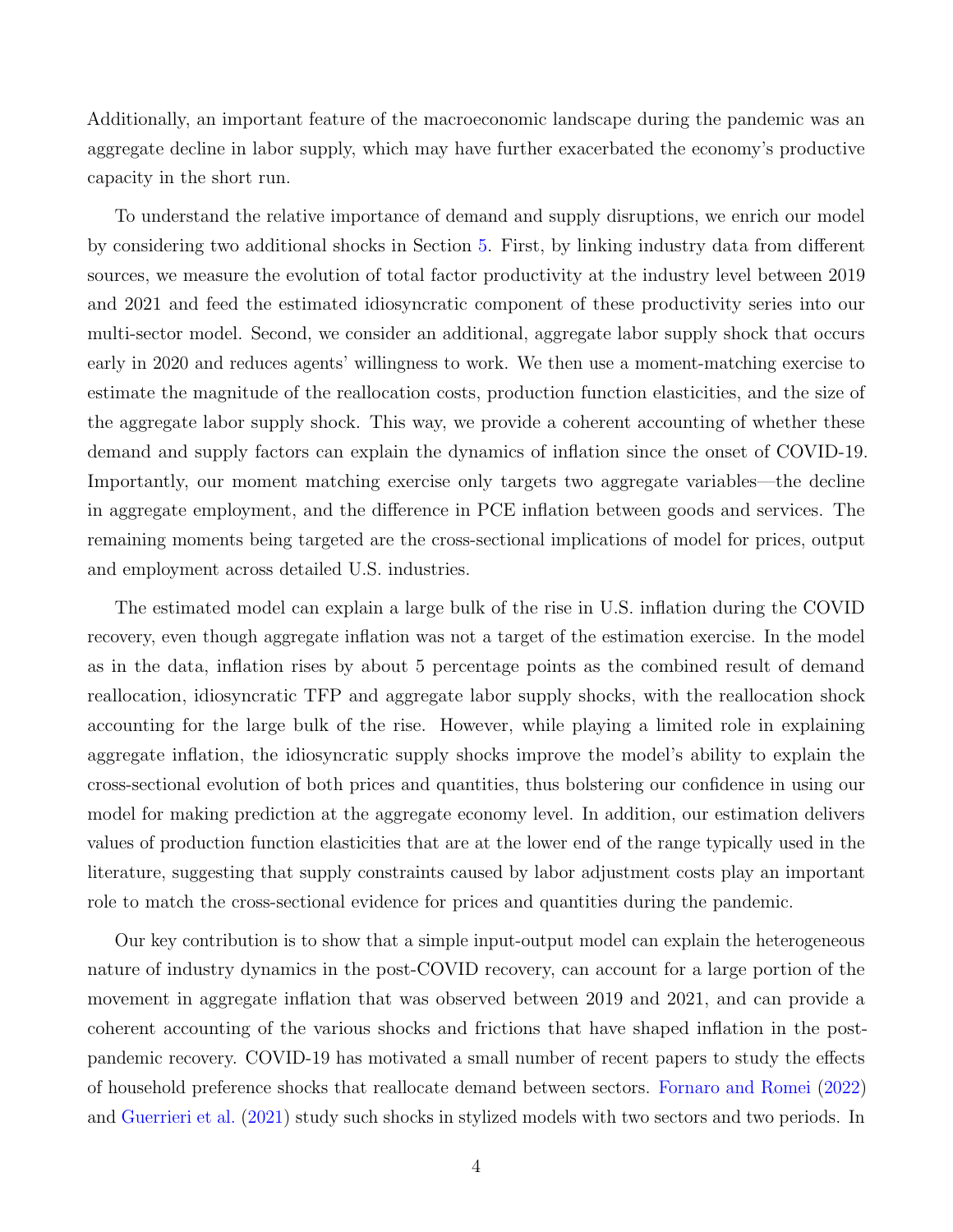contrast, we focus on the implications of how such shocks play out through the production network in a quantitative, estimated infinite-horizon model. We show that the inclusion of input-output linkages is crucial both for understanding and decomposing the cross-sectional and aggregate effects of such a shock.

Section 2 describes the multi-sector model, which we calibrate and estimate in Section 3. Section 4 studies the cross-sectional and aggregate effects of the demand reallocation shock. In Section 5 we study the effects of two sources of supply shocks: i) idiosyncratic productivity shocks at the sectoral level and ii) an aggregate labor supply shock. In Section 6 we further explore the mechanisms in the model and study various extensions of our experiments.

## <span id="page-4-0"></span>2 Model

This section describes a multi-sector New Keynesian model featuring input-output linkages. The economy consists of N sectors. The model contains two frictions: costs to adjusting prices and costs to reallocating labor across sectors. In order to incorporate price-adjustment costs, we assume that in each sector  $i = \{1, ..., N\}$  there are three types of firms: final good producers, intermediate good producers, and labor agencies.

A representative final good producer aggregates the output of a continuum of monopolistically competitive intermediate good producers. Intermediate goods are produced using labor and a bundle of material inputs by firms that set prices subject to quadratic price adjustment costs. Sector-specific labor is supplied to intermediate good producers by labor agencies that hire labor from the representative household and face convex hiring costs.

Below we describe the problem faced by each type of firm before turning to the problem of the representative household. We then set out the central bank's monetary policy rule and the model's market clearing conditions.

### 2.1 Final Good Producers

In each sector,  $i$ , a representative final good producer aggregates the output of a continuum of monopolistically competitive intermediate good producers:

$$
Y_t^i = \left[ \int_0^1 y_t^i(s)^{\frac{\epsilon - 1}{\epsilon}} ds \right]^{\frac{\epsilon}{\epsilon - 1}}
$$
 (1)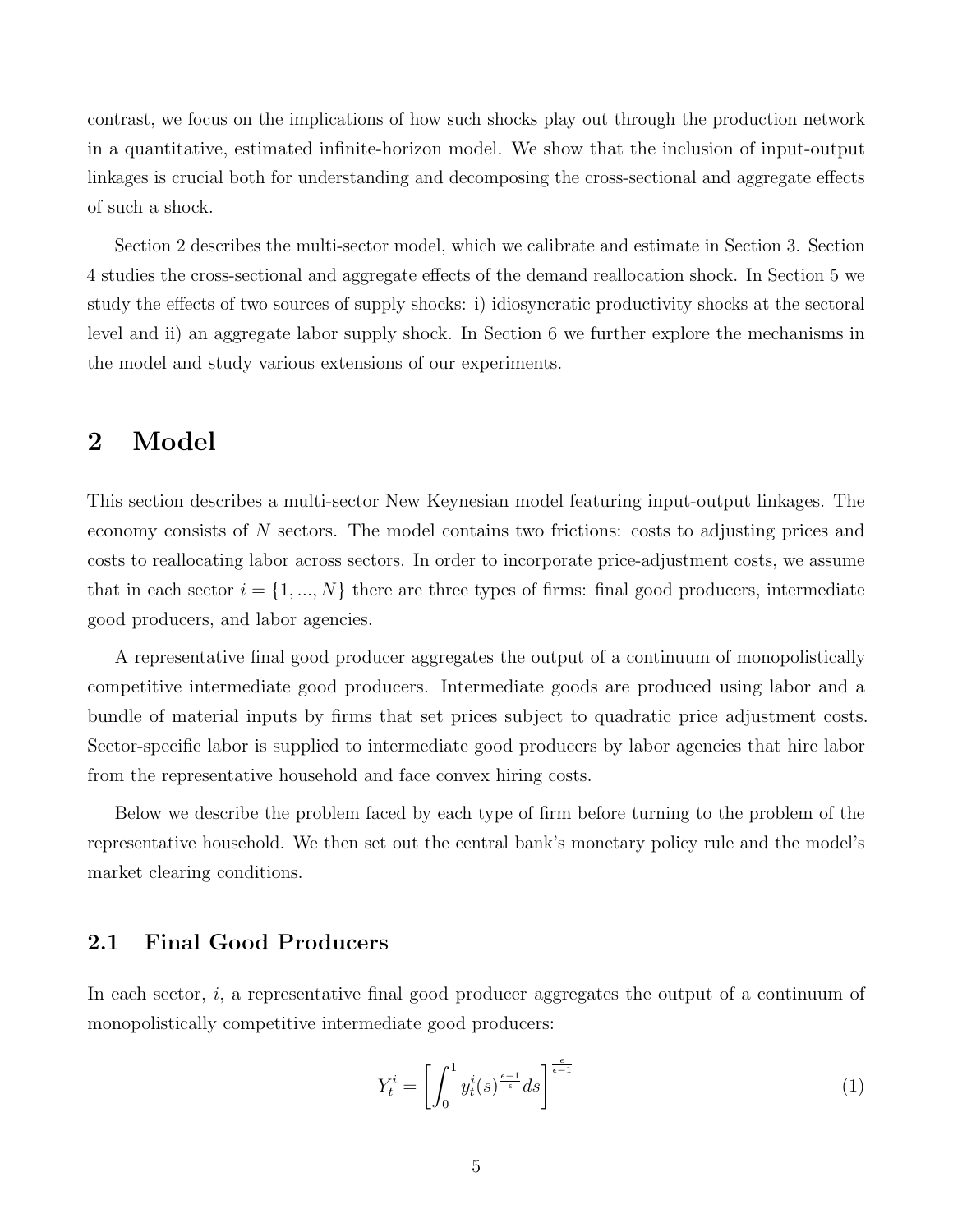The solution to the final good producer's problem implies the following demand curve for intermediate goods in each sector:

$$
Y_t^i(s) = \left(\frac{P_t^i(s)}{P_t^i}\right)^{-\epsilon} Y_t^i
$$
\n<sup>(2)</sup>

### 2.2 Intermediate Good Producers

In each sector, i, a continuum of intermediate good producers supply differentiated goods to the final good producer subject to price adjustment costs. Intermediate goods are produced according to the following production function:

$$
Y_t^i(s) = \left(\alpha^{\frac{1}{\epsilon_Y}}(M_t^i(s))^{\frac{\epsilon_Y - 1}{\epsilon_Y}} + (1 - \alpha)^{\frac{1}{\epsilon_Y}}(L_t^i(s))^{\frac{\epsilon_Y - 1}{\epsilon_Y}}\right)^{\frac{\epsilon_Y}{\epsilon_Y - 1}}
$$
(3)

Material inputs  $M_t^i(s)$  are a CES bundle of the outputs of the N sectors of the economy:

<span id="page-5-0"></span>
$$
M_t^i(s) = \left(\sum_{j=1}^N \Gamma_{i,j}^{\frac{1}{\epsilon_M}}(M_{j,t}^i(s))^{\frac{\epsilon_M - 1}{\epsilon_M}}\right)^{\frac{\epsilon_M}{\epsilon_M - 1}}
$$
(4)

The parameters  $\Gamma_{i,j}$  determine the importance of the output of sector j as an input of production in sector *i*. The intermediate good producers problem can be split into two stages: a cost minimization problem and a price-setting problem.

#### 2.2.1 Cost Minimization

Given the CES aggregator in equation [4,](#page-5-0) the cost minimization problem implies the following price index for materials:

$$
P_t^{M,i} = \left(\sum_{j=1}^N \Gamma_{i,j} (P_t^j)^{1-\epsilon_M}\right)^{\frac{1}{1-\epsilon_M}}
$$
\n
$$
(5)
$$

Given this price index for materials,  $P_t^{M,i}$  $t^{M,i}$ , and a price of labor in sector i,  $P_t^{L,i}$  $t^{L,i}$ , a second costminimization problem determines the marginal cost of production in sector  $i$ :

$$
MC_t^i = \left(\alpha(P_t^{M,i})^{1-\epsilon_Y} + (1-\alpha)(P_t^{L,i})^{1-\epsilon_Y}\right)^{\frac{1}{1-\epsilon_Y}}
$$
\n
$$
(6)
$$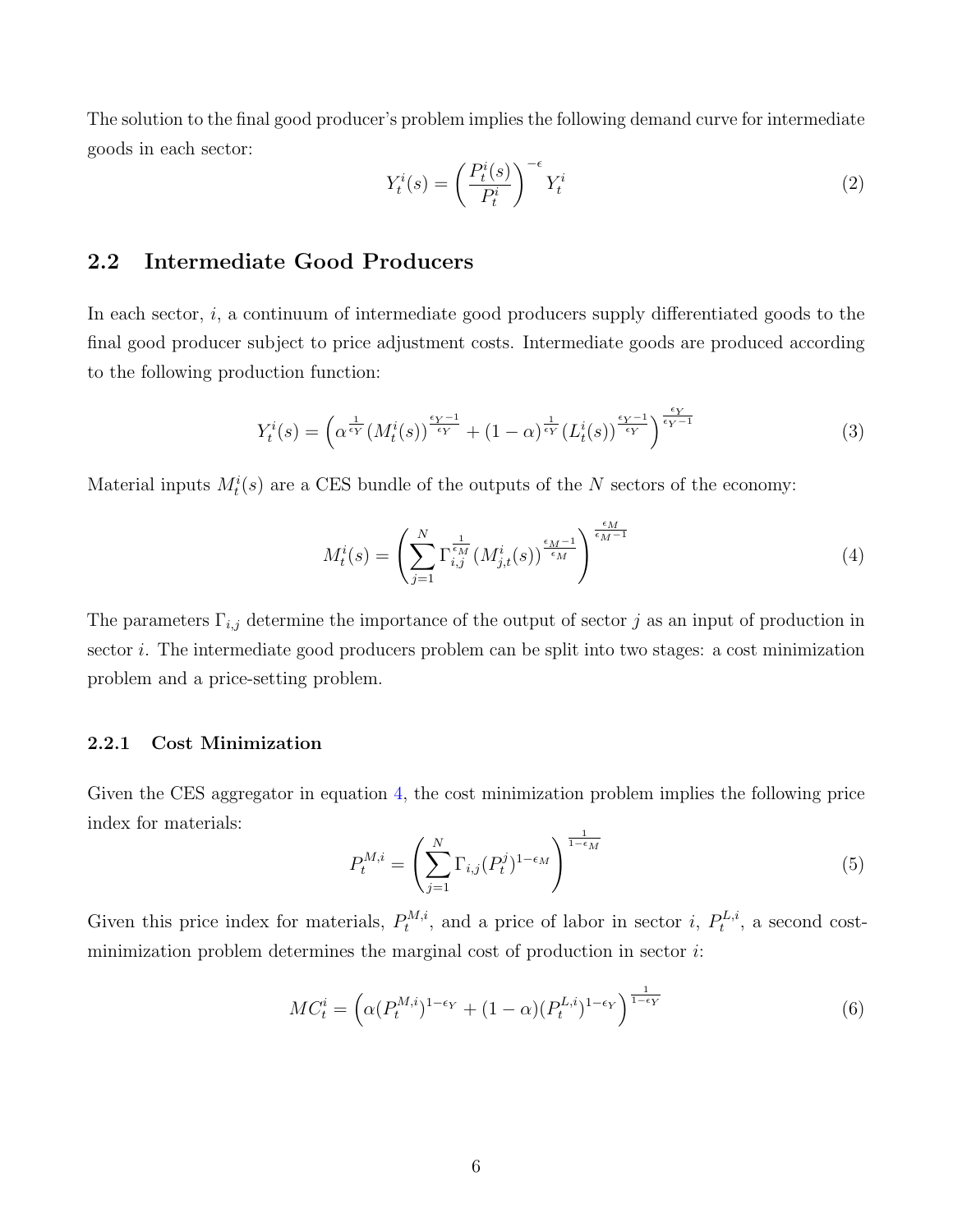#### 2.2.2 Price Setting

Given the marginal cost derived in the previous section, intermediate good producers set prices subject to quadratic adjustment costs. The recursive form of their problem is:

$$
V_t^i(P_{t-1}^i(s)) = \max_{P_t^i(s)} \left(\frac{P_t^i(s)}{P_t^i}\right)^{-\epsilon} Y_t^i(P_t^i(s) - MC_t^i) -\frac{\kappa_i}{2} \left(\frac{P_t^i(s)}{P_{t-1}^i(s)}\right)^2 P_t^i Y_t^i + E_t \left[M_{t+1} V_{t+1}^i(P_{t-1}^i(s))\right]
$$
\n(7)

The solution to the price setting problem is the following sector-level New Keynesian Phillips curve:

<span id="page-6-3"></span><span id="page-6-2"></span>
$$
1 - \epsilon + \epsilon \frac{MC_t^i}{P_t^i} - \kappa_i (\Pi_t^i - 1) \Pi_t^i + \kappa_i E_t \left( M_{t+1} \frac{(\Pi_{t+1}^i)^2}{\Pi_{t+1}} (\Pi_{t+1}^i - 1) \frac{Y_{t+1}^i}{Y_t^i} \right) = 0 \tag{8}
$$

where  $M_{t+1}$  is the stochastic discount factor of the representative household and  $\Pi_t = \frac{P_t}{P_t}$  $\frac{P_t}{P_{t-1}}$ .

#### 2.2.3 Labor Agencies

In each sector, labor is supplied to the intermediate good producers by labor agencies that hire labor from the representative household. We assume that these agencies face convex hiring costs.<sup>[3](#page-6-0)[4](#page-6-1)</sup> Importantly, these costs are asymmetric, since labor agencies have to pay them only when increasing labor. The recursive form of the labor agencies problem is:

<span id="page-6-4"></span>
$$
V_t^i(L_{t-1}^i) = \max_{L_t^i} P_t^{L,i} L_t^i - W_t L_t^i - \mathbb{1}_{L_t^i > L_{t-1}^i} W_t L_t^i \frac{c}{2} \left( \frac{L_t^i}{L_{t-1}^i} - 1 \right)^2 + E_t \left[ M_{t+1} V_{t+1}^i(L_t^i) \right] \tag{9}
$$

The solution to this problem is the following dynamic equation for sectoral labor demand:

$$
P_{t}^{L,i} = W_{t} + \mathbb{1}_{L_{t}^{i} > L_{t-1}^{i}} W_{t} \left( \frac{c}{2} \left( \frac{L_{t}^{i}}{L_{t-1}^{i}} - 1 \right)^{2} + c \left( \frac{L_{t}^{i}}{L_{t-1}^{i}} - 1 \right) \frac{L_{t}^{i}}{L_{t-1}^{i}} \right) - \mathbb{1}_{L_{t+1}^{i} > L_{t}^{i}} E_{t} \left( M_{t+1} c W_{t+1} \left( \frac{L_{t+1}^{i}}{L_{t}^{i}} - 1 \right) \left( \frac{L_{t+1}^{i}}{L_{t}^{i}} \right)^{2} \right) \tag{10}
$$

<span id="page-6-0"></span><sup>&</sup>lt;sup>[3](#page-6-2)</sup> Given that we use a non-linear solution of the model, We assume that these costs are non-pecuniary, in the sense that do not enter the labor market clearing condition in order to avoid possible large resource costs arising from labor reallocation. We follow the same approach for the Rotemberg adjustment costs.

<span id="page-6-1"></span><sup>&</sup>lt;sup>[4](#page-6-3)</sup> There is a large literature studying convex hiring costs, for example, [Merz and Yashiv](#page-29-3) [\(2007\)](#page-29-3) and [Gertler and](#page-29-4) [Trigari](#page-29-4) [\(2009\)](#page-29-4).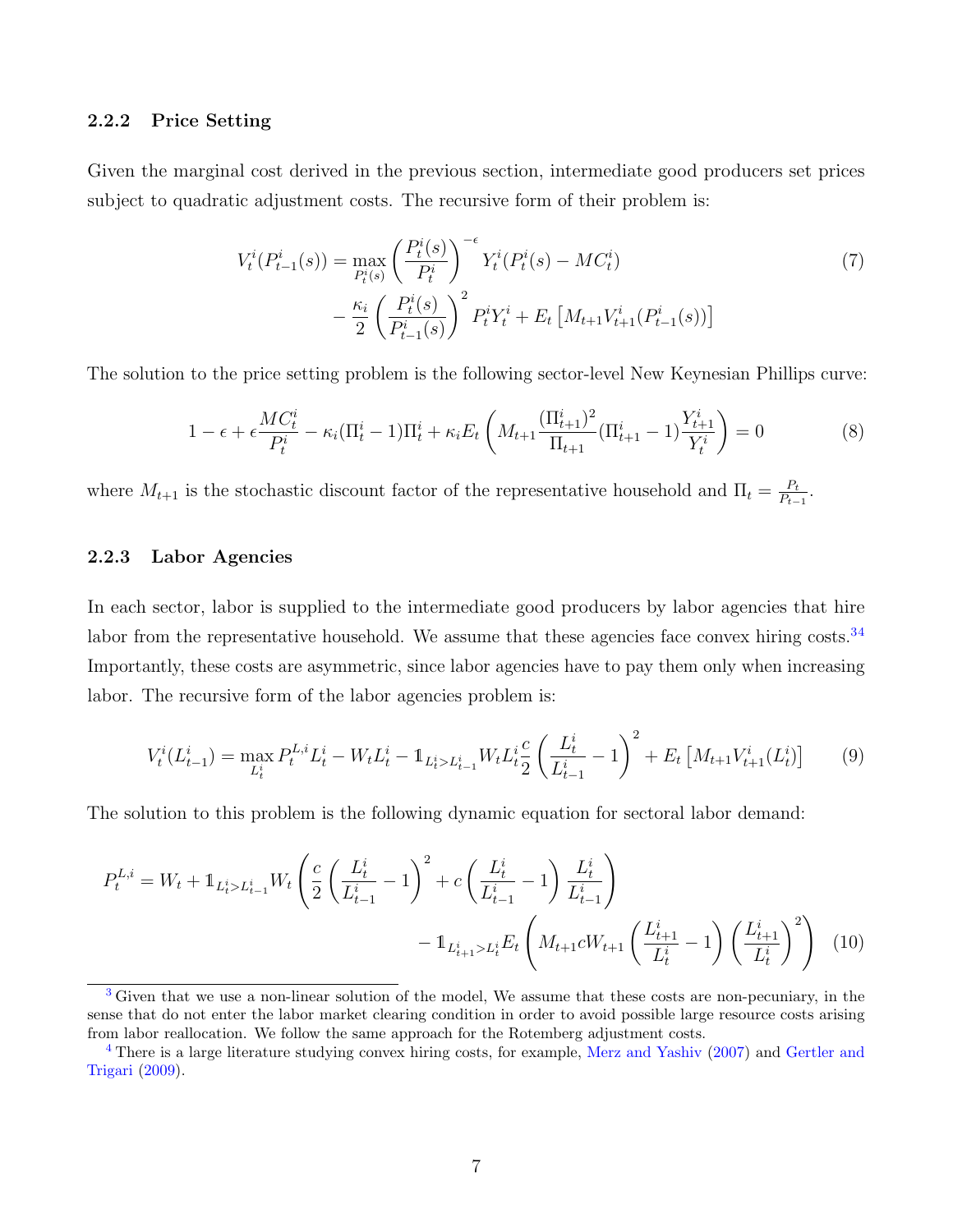<span id="page-7-1"></span>Equation [10](#page-6-4) is key to understand the inflationary dynamics in our model, as it introduces a wedge between the aggregate wage and the price of labor in each industry.

### 2.3 Households

There is a representative household whose total consumption is a bundle of consumption of goods and of services:

<span id="page-7-2"></span>
$$
C_t = \left(\frac{C_t^g}{\omega_t}\right)^{\omega_t} \left(\frac{C_t^s}{1 - \omega_t}\right)^{1 - \omega_t} \tag{11}
$$

We allow the relative demand for goods,  $\omega_t$ , to vary over time. The solution to the household's cost minimization problem implies:

<span id="page-7-0"></span>
$$
P_t^g C_t^g = \omega_t P_t C_t \tag{12}
$$

$$
P_t = (P_t^g)^{\omega_t} (P_t^s)^{1-\omega_t} \tag{13}
$$

Equation [12](#page-7-0) implies that with this preference structure  $\omega_t$  is equal to the expenditure share on goods. Figure [1](#page-16-0) suggests that  $\omega_t$  rose from 0.31 before the pandemic to a high of 0.36 in early 2021. Thus this is the size of the shift in  $\omega_t$  that we will study in Section [4.](#page-11-0)

Goods consumption and services consumption are both bundles of the consumption of each of the  $N$  sectors: g

$$
C_t^g = \Pi_{i=1}^N \left(\frac{C_{i,t}}{\gamma_i^g}\right)^{\gamma_i^g} \tag{14}
$$

$$
C_t^s = \Pi_{i=1}^N \left(\frac{C_{i,t}}{\gamma_i^s}\right)^{\gamma_i^s} \tag{15}
$$

where  $\sum_{i=1}^{N} \gamma_i^g = 1$  and  $\sum_{i=1}^{N} \gamma_i^s = 1$ . We use the BEA's bridge between PCE consumption categories and NAICS industries to derive the weights in each of these aggregators. Again, the solution to the cost-minimization problem implies:

$$
P_t^g = \Pi_{i=1}^N (P_t^i)^{\gamma_t^g} \tag{16}
$$

$$
P_t^s = \Pi_{i=1}^N (P_t^i)^{\gamma_t^s} \tag{17}
$$

#### 2.3.1 Consumption, Leisure and Saving Decisions

The representative household has the following preferences over total consumption,  $C_t$ , and hours worked,  $N_t$ :

$$
U = \frac{C_t^{1-\gamma}}{1-\gamma} - \chi_t \frac{N_t^{1+\psi}}{1+\psi}
$$
 (18)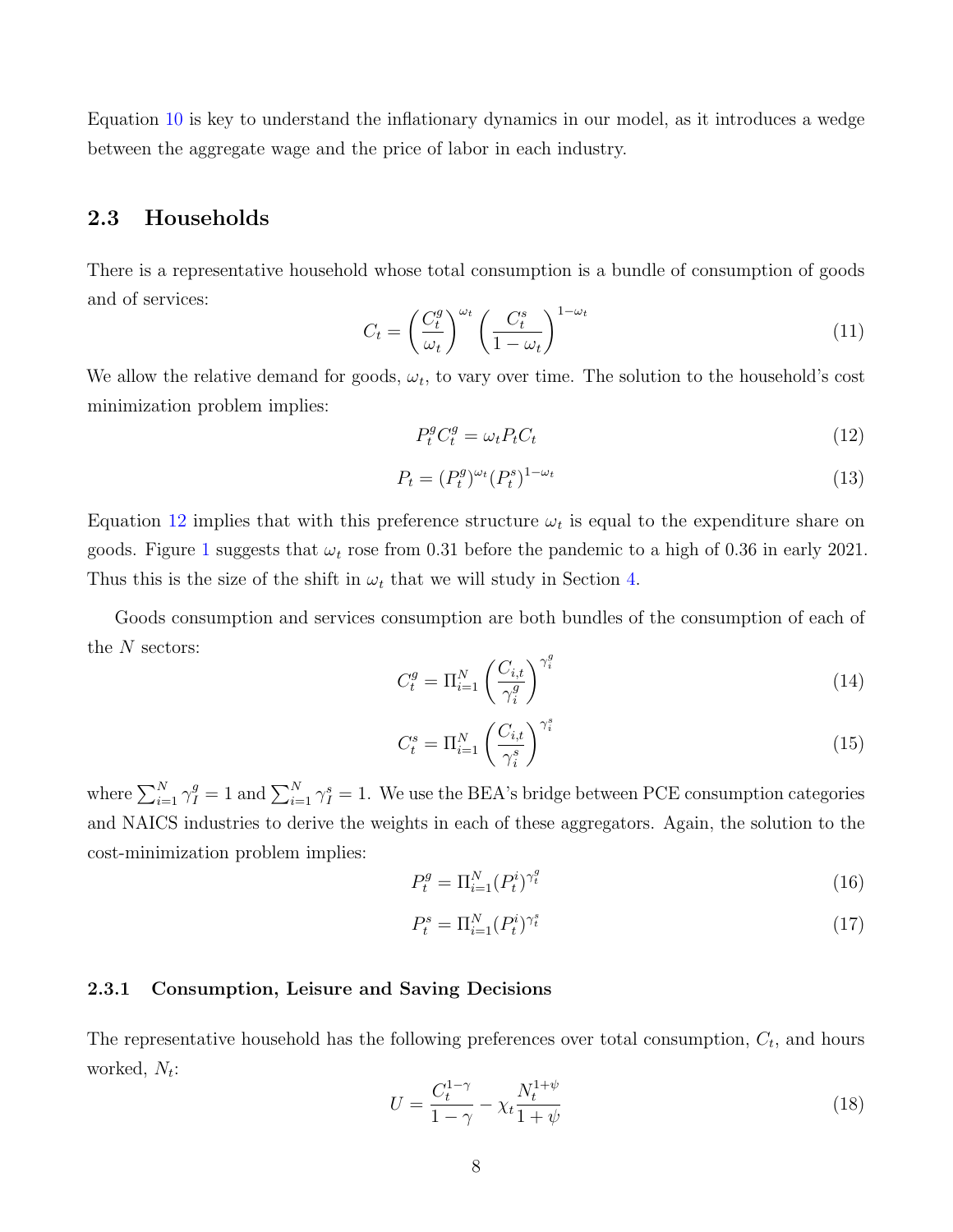The representative household maximizes utility subject to the nominal budget constraint:

$$
P_t C_t + B_{t+1} = W_t N_t + (1 + i_t) B_t + \Pi_t \tag{19}
$$

The solution of the household's problem gives the following first-order conditions:

$$
C_t^{-\gamma} = \beta E_t \left[ C_{t+1}^{-\gamma} \frac{1 + i_{t+1}}{\Pi_{t+1}} \right]
$$
\n
$$
(20)
$$

$$
C_t^{-\gamma} \frac{W_t}{P_t} = \chi_t L_t^{\psi} \tag{21}
$$

### 2.4 Monetary Policy

Monetary policy follows a standard Taylor rule.

$$
i_{t+1} = \frac{1}{\beta} - 1 + \phi \log \Pi_t \tag{22}
$$

### 2.5 Market Clearing

<span id="page-8-2"></span>The model's market clearing conditions are as follows. First, the output market must clear in each sector:<sup>[5](#page-8-1)</sup>

$$
Y_t^i = C_{i,t} + \sum_{j=1}^N M_{i,t}^j \quad \forall i
$$
 (23)

Second, total labor hired in each sector is equal to that supplied by the household:

$$
\sum_{i=1}^{N} L_t^i = N_t^i \tag{24}
$$

Finally, the bond market clears:

$$
B_{t+1} = 0 \tag{25}
$$

<span id="page-8-1"></span><span id="page-8-0"></span> $5$  We assume that the price adjustment costs in each sector do not enter that sector's market clearing condition.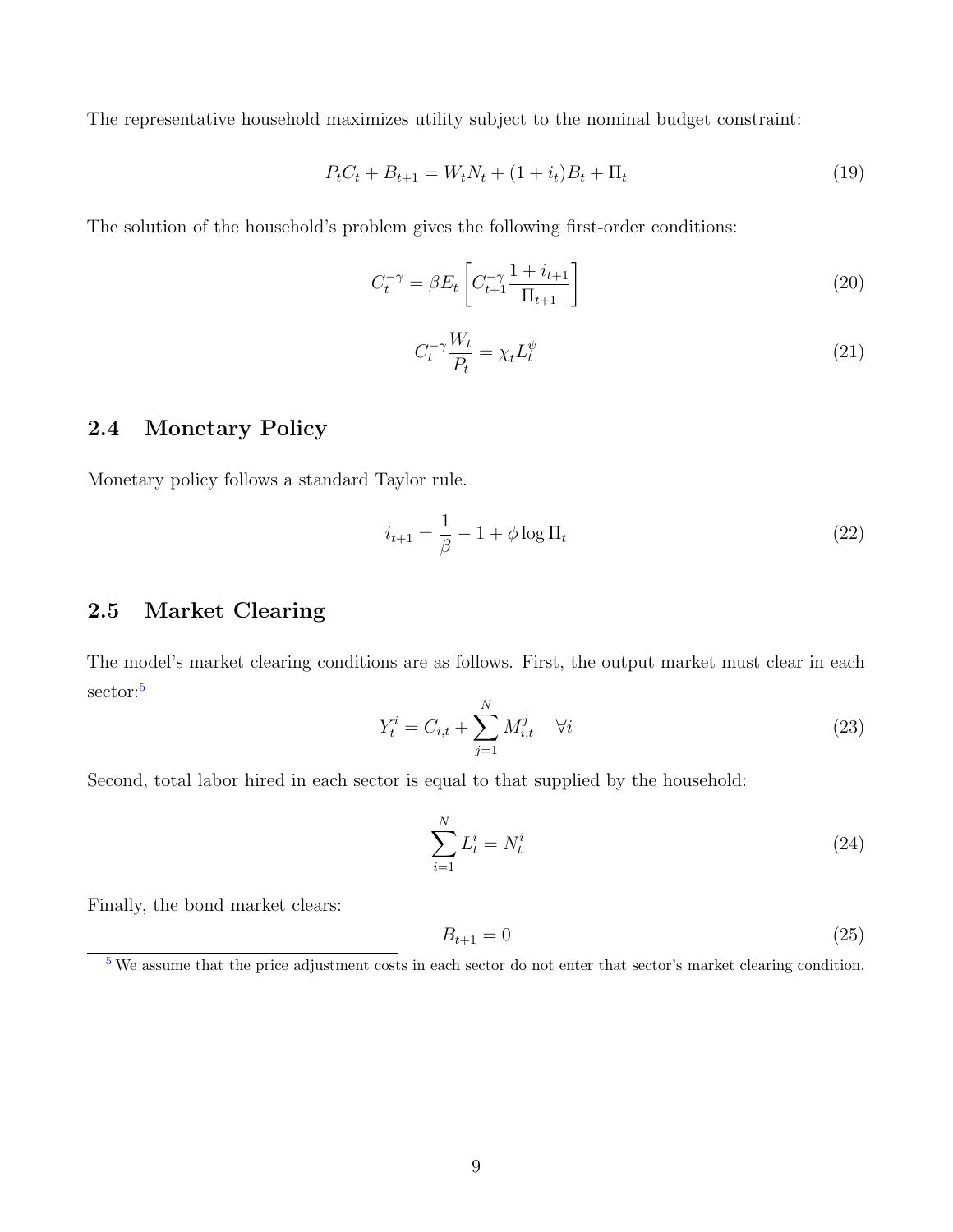### 3 Taking the Model to the Data

### 3.1 Calibration

We study a 66 sector version of the model. Consumption share parameters and input-output parameters are calibrated using the BEA's input-output tables. We use the BEA's bridge between PCE categories and NAICS industries to determine whether a sector should be classified as producing goods or services.

We calibrate price adjustment costs at the sectoral level using data from [Pasten, Schoenle and](#page-30-0) [Weber](#page-30-0) [\(2020\)](#page-30-0). We convert the frequency of price adjustment at the industry level from their paper to the value of  $\kappa_i$  that implies the same slope of the New Keynesian Phillips curve. A key feature of their price adjustment data is that the prices of industries that produce goods are more flexible than those of industries that produce services.

The top portion of Table [1](#page-11-1) details the other externally calibrated parameters. The Frisch inverse labor supply elasticity parameter  $\psi$  is set at 1, and the risk aversion parameter  $\gamma$  is set at 2. We assume a discount factor  $\beta$  of 0.99 and a response coefficient of interest rates to inflation  $\phi = 1.5$ , consistent with the Taylor principle. The goods expenditure share  $\bar{\omega}$  is set at 0.31, the elasticity of substitution  $\epsilon$  across final varieties is 10, the shares of intermediate goods in production  $\alpha$  is 0.5.

### 3.2 Estimation

We estimate the remaining objects by minimizing the distance between the model objects and their data counterparts.

The parameters we estimate are c, the hiring cost parameter;  $\epsilon_M$ , the elasticity of substitution between intermediate inputs;  $\epsilon_Y$ , the elasticity of substitution between labor and intermediate inputs; and  $\Delta \chi$ , the size of the labor supply shock (a shock to the parameter  $\chi$ ). We group these parameters in the vector  $\theta$ .

A crucial parameter in driving the model dynamics is the size of the labor adjustment costs, c. This parameter determines how quickly production is able to reallocate between sectors following the preference shock. The evolution of relative prices shown in Figure [2](#page-17-0) provides a way of indirectly inferring the size of such adjustment costs and paves the way for our estimation strategy. If labor is fully flexible and c equals 0, the preference shock has no effect on relative prices: only quantities adjust at the sectoral level, and there are no effect on aggregate inflation, consumption or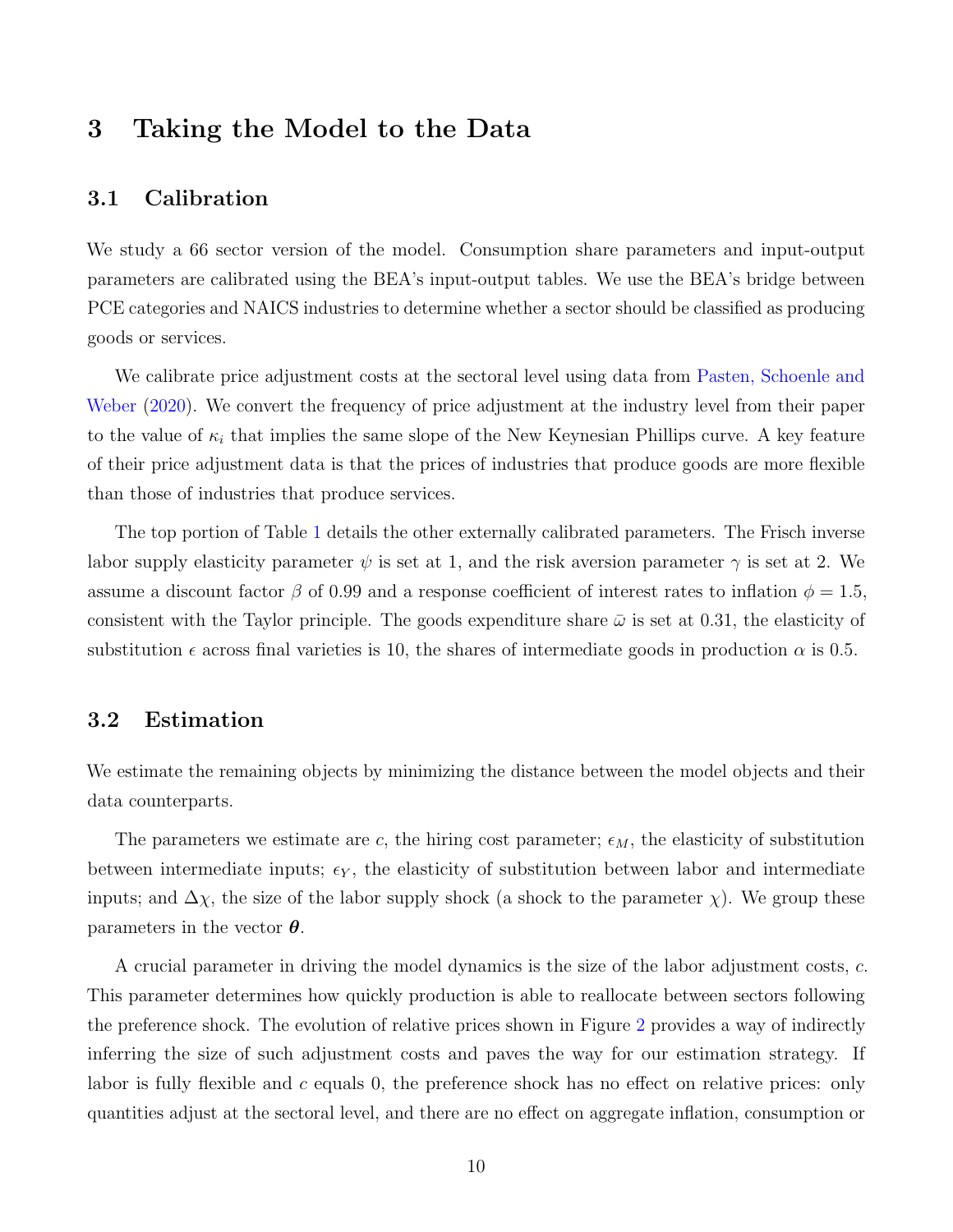employment. On the other hand, if hiring is costly, then the quantity of goods produced will only adjust slowly, and the relative price of goods will rise sharply. In addition, since production employs both labor and intermediate inputs, the parameters  $\epsilon_Y$  and  $\epsilon_M$  are important for determining how the effect of shocks feeds through the production network to sectoral output and prices.

We want our model to match the heterogeneous behavior of inflation, output and employment growth that was observed in 2020-2021 relative to the pre-COVID period. For each of our 66 industries, we calculate the percent change in prices relative to a sector-specific trend<sup>[6](#page-10-0)</sup> between  $2019Q4$  and  $2021Q4$ . We repeat the same procedure for output and employment.<sup>[7](#page-10-1)</sup>. We stack these cross-sectional changes in three vectors  $y_d$ ,  $p_d$ ,  $l_d$ . Additionally, we want our model to capture the differential rise in inflation between goods and services throughout the same period, as well as the aggregate decline in employment between 2019 and 2021. Inflation in the goods and services sector rose by 6 and 1 percentage points between 2019 and 2021, respectively  $(\Delta \pi_d^G - \Delta \pi_d^S = 5\%)$ . Employment declined about 4 percent relative to trend, on average, in 2020 and 2021 compared to 2019 ( $\Delta L_m = 4\%$ ). Our estimated parameters solve the following problem.

<span id="page-10-3"></span><span id="page-10-2"></span>
$$
\boldsymbol{\theta} = \arg\min_{\boldsymbol{\theta}} \left[ \psi\left(\boldsymbol{\theta}\right) \right]' W \left[ \psi\left(\boldsymbol{\theta}\right) \right] \tag{26}
$$

$$
\psi(\boldsymbol{\theta}) = \begin{bmatrix}\n\sigma(\mathbf{y}_d) - \sigma(\mathbf{y}_m(\boldsymbol{\theta})) \\
\sigma(\mathbf{p}_d) - \sigma(\mathbf{l}_m(\boldsymbol{\theta})) \\
\sigma(\mathbf{l}_d) - \sigma(\mathbf{l}_m(\boldsymbol{\theta})) \\
\rho(\mathbf{y}_d, \mathbf{y}_m(\boldsymbol{\theta})) \\
\rho(\mathbf{p}_d, \mathbf{p}_m(\boldsymbol{\theta})) \\
\rho(\mathbf{l}_d, \mathbf{l}_m(\boldsymbol{\theta})) \\
\Delta L_d - \Delta L_m(\boldsymbol{\theta}) \\
(\Delta \pi_d^G - \Delta \pi_d^S) - (\Delta \pi_m^G(\boldsymbol{\theta}) - \Delta \pi_m^S(\boldsymbol{\theta}))\n\end{bmatrix} (27)
$$

where  $\sigma(\mathbf{y}_d)$ , for instance, denotes the cross-sectional standard deviation of the percent change in industry output between 2019 and 2021; and where  $\rho(\mathbf{y}_d, \mathbf{y}_m(\boldsymbol{\theta}))$  denotes the correlation between industry changes in output and the corresponding model objects throughout the same period.

The estimated parameters are reported in the bottom portion of Table [1.](#page-11-1) Of note, we find

<span id="page-10-1"></span><span id="page-10-0"></span>[<sup>6</sup>](#page-10-2) Calculated over the 2005-2019 period.

[<sup>7</sup>](#page-10-3) Some industries—e.g., data processing—boomed during the pandemic. Some had large increases in output e.g.wood products—, some had large declines—e.g. air transportation. Some others had outsized declines in employment—e.g., hotels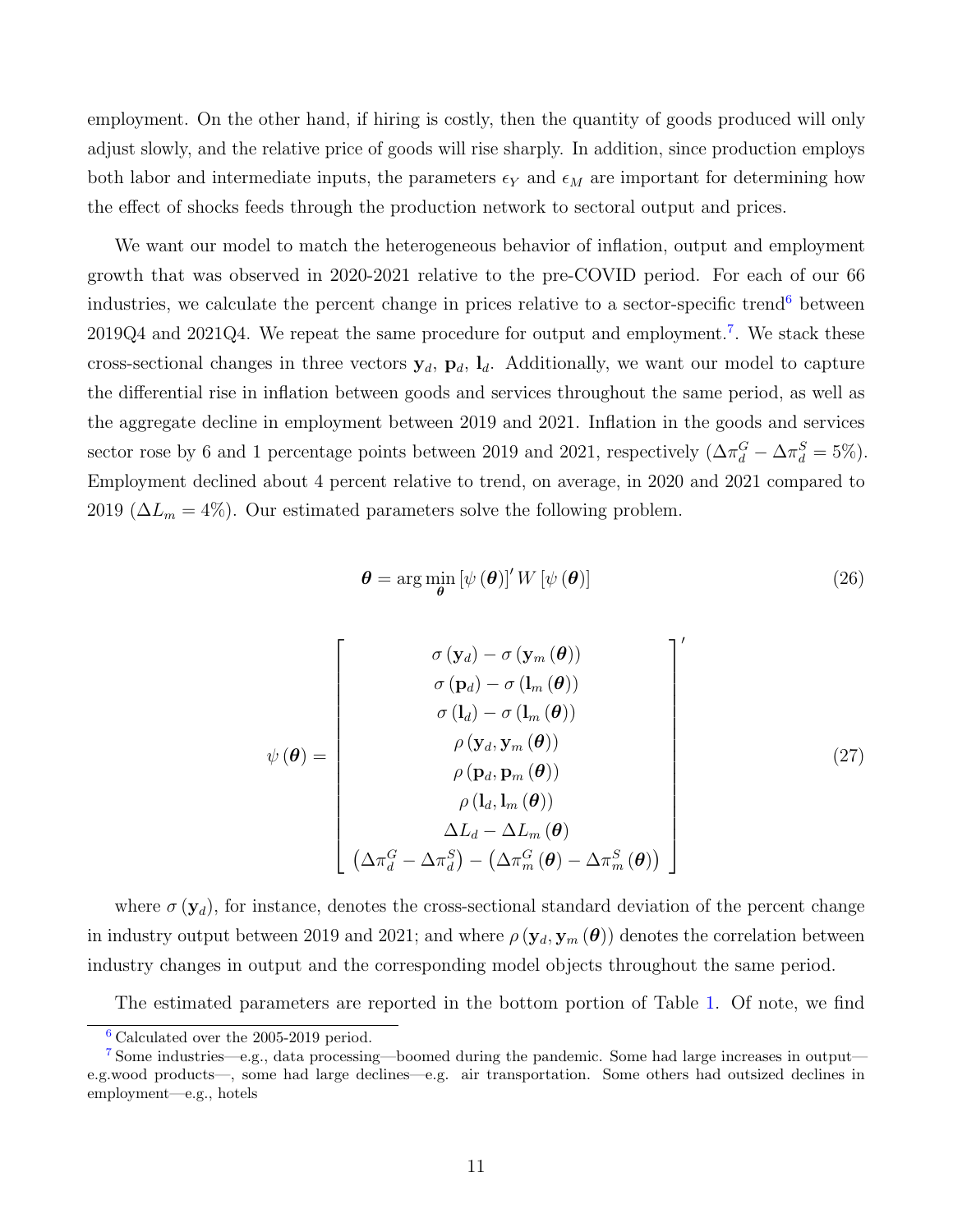<span id="page-11-1"></span>

| <b>Calibrated Parameters</b> | Value          | Target/Source                     |
|------------------------------|----------------|-----------------------------------|
| $\gamma$                     | $\overline{2}$ | Standard                          |
| $\chi$                       |                | Normalization                     |
| $\psi$                       | 1              | Standard                          |
| $\phi$                       | 1.5            | Standard                          |
| $\beta$                      | 0.99           | Standard                          |
| $\epsilon$                   | 10             | Standard                          |
| $\bar{\omega}$               | 0.31           | Goods Expenditure Share           |
| $\alpha$                     | 0.5            | Pasten, Schoenle and Weber (2020) |
| $\kappa$                     | $0.05$ to 98   | Pasten, Schoenle and Weber (2020) |
| <b>Estimated Parameters</b>  | Value          | Target/Source                     |
| $\mathcal{C}_{0}^{0}$        | 25.96(15.75)   | Estimated (s.e.)                  |
| $\epsilon_M$                 | 0.01(0.28)     | Estimated (s.e.)                  |
| $\epsilon_Y$                 | 0.48(0.04)     | Estimated (s.e.)                  |
| $\Delta \chi$                | 0.0614(0.0190) | Estimated (s.e)                   |

Table 1: Parameter Values

low elasticities of substitution across goods and even lower across materials, and an important role for the aggregate labor supply shock in accounting for the aggregate decline in employment. The elasticities that we estimate are in line with those estimated using different approaches (e.g. [Atalay](#page-29-5) [\(2017\)](#page-29-5)). As already mentioned, without hiring costs, the model would predict no dispersion in cross-sectional prices in response to the demand reallocation shock. We have also found that constraining production function elasticities to unity leads to a significant decline in the models ability to fit cross-sectional moments.

### <span id="page-11-0"></span>4 The COVID-19 Demand Reallocation Shock

With the estimated parameters in hand, we turn off the aggregate labor supply shock ( $\Delta \chi = 0$ ), we turn off the idiosyncratic TFP shocks, and we now turn to our main experiment, which is to study the effect of an increase in demand for goods relative to services.

As explained in Section [2.3,](#page-7-1) the size of this shift can be calibrated using data on consumption expenditure shares: with Cobb-Douglas preferences,  $\omega_t$  is the share of consumption expenditure on goods. Thus, we study the response of the economy to a rise in  $\omega_t$  from 0.31 to 0.36, and assume that  $\omega_t$  returns to its original value with a quarterly persistence of 0.95. We solve for the full non-linear response of the model's endogenous variables to this unexpected shock using a perfect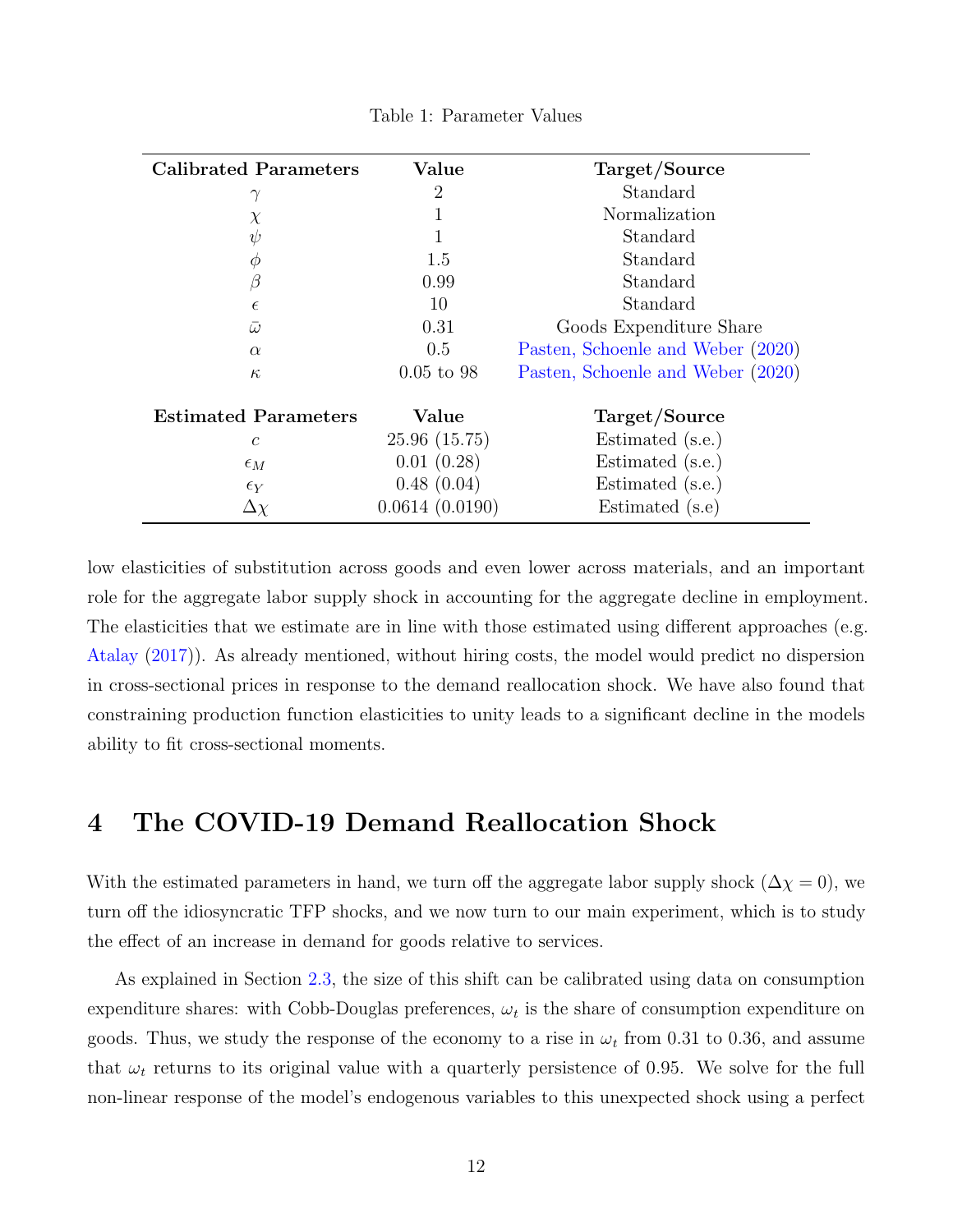foresight solution method.

<span id="page-12-3"></span>Figure [4](#page-19-0) plots the response of key aggregate variables to the preference shock. The reallocation of demand leads to a large increase in goods consumption and a large decline in services consumption. As shown by the dashed lines in Figure [4,](#page-19-0) absent hiring costs, these changes offset each other leaving aggregate prices, consumption and employment unchanged.<sup>[8](#page-12-0)</sup> Once we introduce adjustment costs, the increase in employment aggregated across goods-producing industries is much slower, constraining goods supply and resulting in a smaller increase in goods consumption compared with the frictionless model. As a consequence, goods prices jump, resulting in year-over-year goods inflation to peak at around 7 percent after one year.

<span id="page-12-4"></span>Despite the absence of adjustment costs to cut employment, labor in the service sectors declines less than in the frictionless model, as firms internalize the fact that, after the initial drop, they will have to increase labor again and face hiring costs. While services inflation initially declines, it starts picking up once the goods consumption starts reverting, peaking at about 3.5 percent after 5 quarters.<sup>[9](#page-12-1)</sup>. All told, the dynamics of sectoral inflation result in aggregate inflation peaking at about 4 percent after one year, which represents a sizeable portion of the increase in CPI shown in Figure [2.](#page-17-0) In our baseline model, the reallocation shock also causes a decline in aggregate employment and consumption, due to the fact that the decline in production and labor in the services sectors is steeper than the increase in the goods sectors. In Figure [5](#page-20-0) we repeat the experiment but assuming that all sectors have the same price stickiness (equal to the average stickiness in our baseline calibration). Compared to our baseline calibration, lower price stickiness in the goods sector would result in a lower path for goods inflation, causing a peak aggregate inflation about 1 percentage point lower than in our baseline. Hence, heterogeneous price stickiness is an important element to explain the inflationary effects of a demand reallocation shock.

<span id="page-12-5"></span>The model also contains rich predictions on the dynamics of sectoral prices and quantities. In particular, as shown in Figure [6,](#page-21-0) the simple relative demand shock is able to explain a good fraction of the dispersion in industry-level inflation rates and output growth over 2019 to 2021. It is noticeable that in the model prices and quantities actually rise in a number of services sectors despite the negative shock to services demand.<sup>[10](#page-12-2)</sup> This result is due to the fact that a sector's final demand does not only depend on its final consumption, but also on its position in the supply chain of other sectors. While most services sectors reduce employment and production in response to the demand shocks, some services sectors which are heavily used as intermediates for goods production

<span id="page-12-0"></span><sup>&</sup>lt;sup>[8](#page-12-3)</sup>In order to guarantee this result it is important to normalize the consumption of goods and services by their expenditure shares in equation [11](#page-7-2)

<span id="page-12-1"></span> $\overline{9}$  $\overline{9}$  $\overline{9}$  Furthermore, as shown in Figure [A.2,](#page-32-0) inflation is stronger in services sectors used for goods production

<span id="page-12-2"></span> $10$  Figure [A.1](#page-31-0) reports the sector-specific impulse responses to the demand reallocation shock.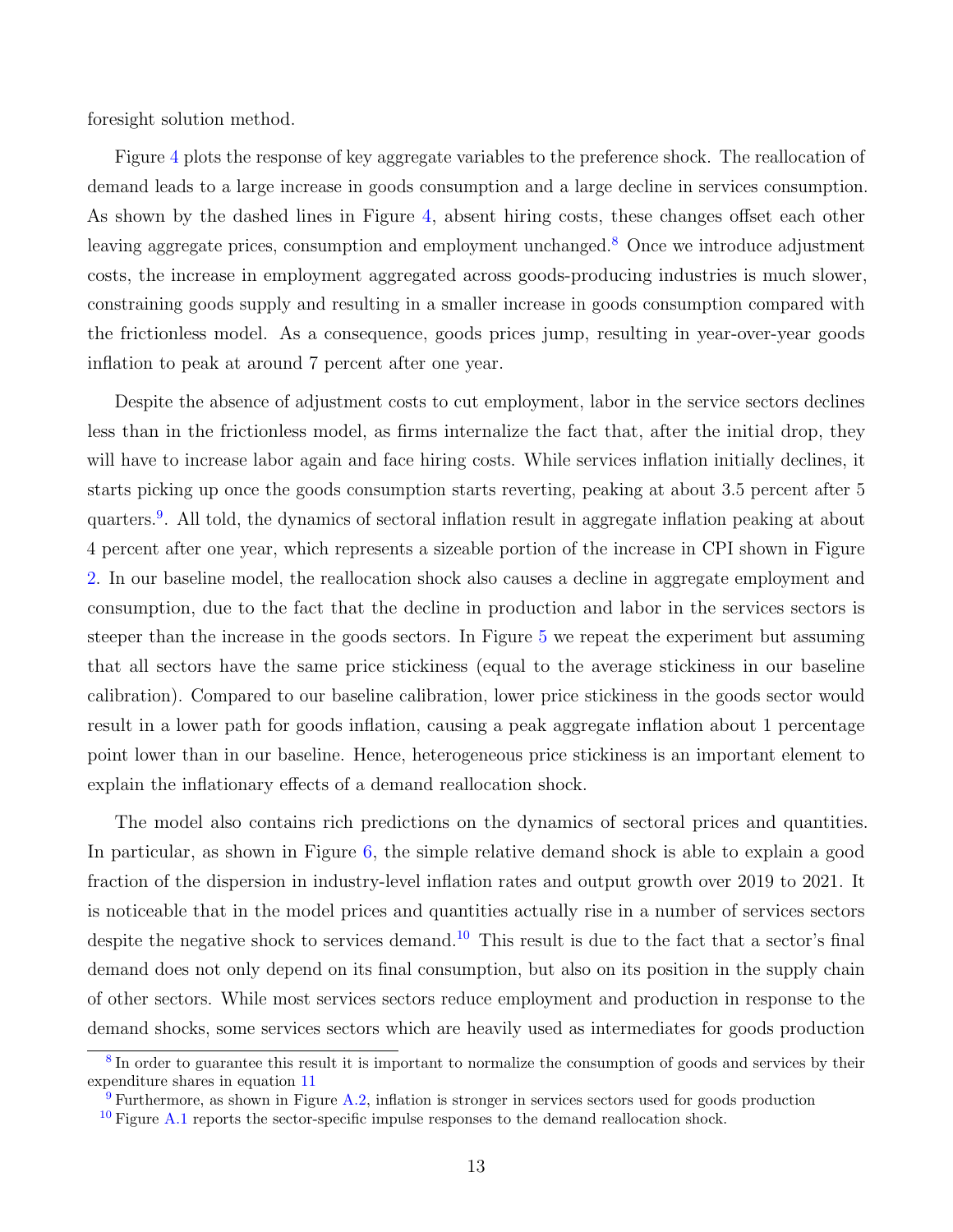face increased demand. As shown in Figure [A.2](#page-32-0) prices increase more in sectors that are more upstream in the production of goods, whereas the opposite is true for the supply chain position with respect to services. Furthermore, as shown in the top left panel of Figure [A.2](#page-32-0) inflation is higher (lower) in the goods (services) sectors with lower price stickiness. Interestingly, as shown in Figure [A.3,](#page-33-0) similar relationships between price changes and sectoral characteristics are present in the data.

## <span id="page-13-0"></span>5 The COVID-19 Supply Shocks

While the simple demand reallocation shock can explain a significant proportion of the cross-sectional developments across industries between 2019 and 2021, there are a number of sectors for which price and quantity dynamics are harder to reconcile only with the dynamics following an aggregate reallocation shock. One striking example is the "Motor Vehicle Parts and Dealer" sector, which has experienced a 25% decline in quantities and a 60% rise in prices between 2019 and 2021. Such evidence is suggestive of the importance of pandemic-related supply distributions in some sectors, which may have contributed to the aggregate effects of supply chain bottlenecks more broadly.

To understand the importance of idiosyncratic supply disruptions, we conduct a second experiment. By linking industry data on employment from the BLS with data on output and material inputs from the BEA, we measure the evolution of total factor productivity at the industry level between 2019 and 2021 and feed the estimated idiosyncratic component of the productivity series into our multi-sector model.

Figure [7](#page-22-0) shows that these idiosyncratic supply shocks can explain a significant fraction of the cross-sectional evolution of both prices and quantities, even absent other shocks. Figure [8](#page-23-0) plots the response of aggregate variables to these idiosyncratic shocks. The high dispersion in these shocks interacts with the asymmetric labor adjustment cost, causing firms which increase employment to face a steep increase in their labor costs. All told, aggregate inflation increase by about 1.5 percentage points after four quarters.

Another supply shock which our estimation exercise suggests is important was a decline in labor supply, often explained by concerns about exposure to COVID-19 in the workplace. Figure [9](#page-24-0) shows the effect of our estimate of this shock in isolation: $^{11}$  $^{11}$  $^{11}$  it lowers aggregate employment and consumption, while putting upward pressure on wages and prices.

<span id="page-13-2"></span><span id="page-13-1"></span>Finally, in Figure [10](#page-25-0) we plot the impulse response functions assuming that all the three types of

 $11$  As mentioned in the estimation section, we calibrate this shock to obtain, together with all the other shocks, a decline in aggregate employment of about four percent, in line with the data.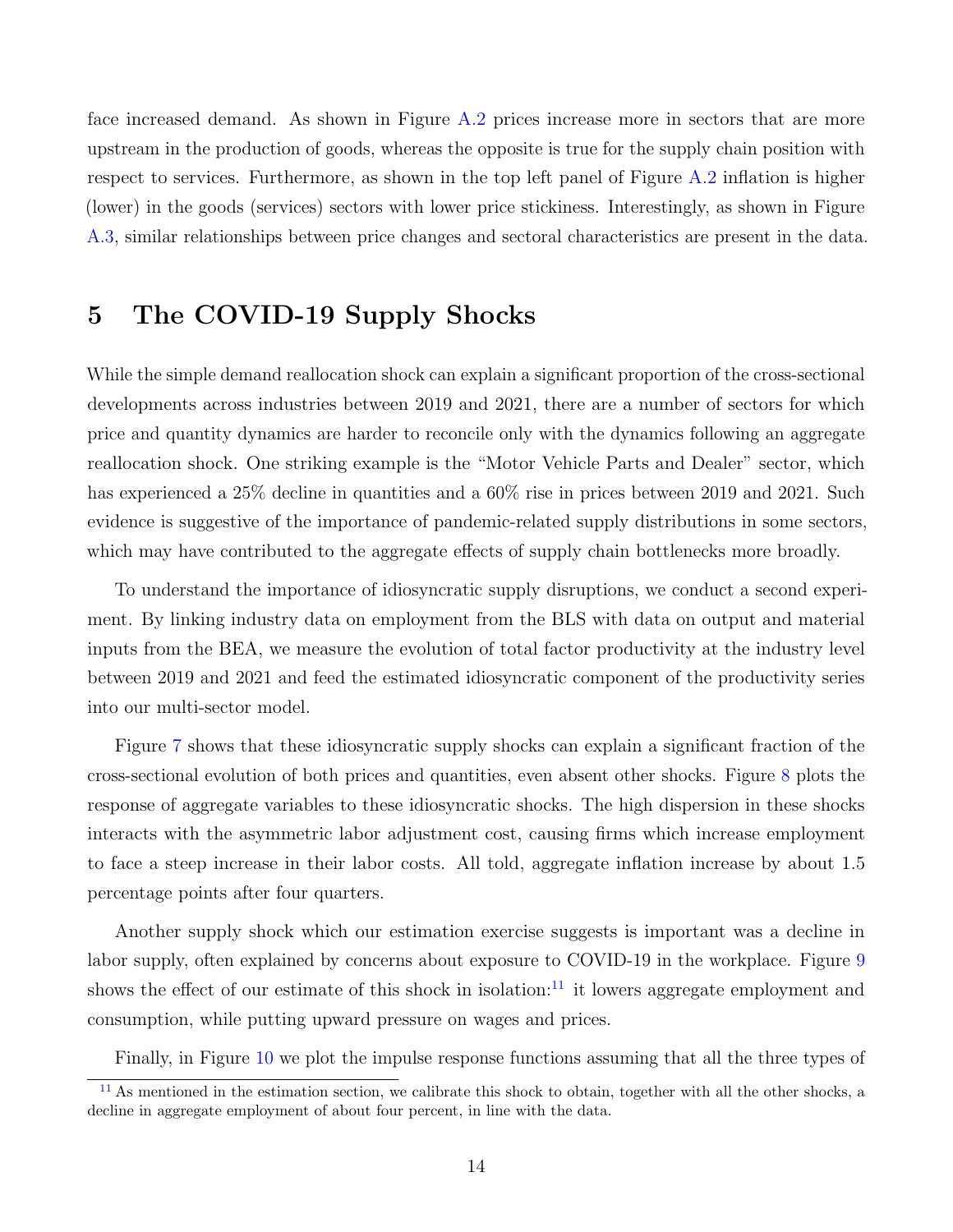<span id="page-14-1"></span>shocks, i) the demand reallocation shock, ii) the idiosyncratic TFP shocks and iii) the labor supply shock, occur simultaneously.  $12$  Overall our model suggests that these shocks are responsible for an increase in inflation of about 5 percentage points, a good fraction of what observed in the data. In addition, as suggested by Figure [4,](#page-19-0) the demand reallocation shock accounts for most of the increase in inflation. Furthermore, Figure [11](#page-26-0) shows that our model does a very good job in accounting for the cross-sectional dispersion of prices and quantities in the data, providing additional support for the channels described in this paper.

### 6 Model Extensions

### 6.1 Cross-Sectional Implications

As shown in Figure [6,](#page-21-0) a simple demand reallocation shock is able to explain a large fraction of the dispersion in industry-level inflation rates, even when restricting our attention to goods-producing industries. In this section we compare different versions of the model in order to understand which features are key for generating this result. We consider five different versions of the model:

- 1. Without I-O linkages or labor adjustment costs
- 2. Without I-O linkages, with homogeneous price rigidity
- 3. Without I-O linkages, with heterogeneous price rigidity
- 4. With I-O linkages, with homogeneous price rigidity
- 5. Baseline calibration

Figure [12](#page-27-0) plots industry-level inflation rates in the model and the data for each of these calibrations. In the first calibration, without I-O linkages or labor adjustment costs, the model is unable to generate any dispersion in sectoral inflation rates. When we add hiring costs and homogeneous price rigidity, the model simply predicts two possible inflation rates, based on whether the industry is a provider of goods or services. If we add either heterogeneous price rigidity or I-O linkages the model predicts some dispersion in inflation rates within goods or services industries. However, the correlation in inflation rates between the model and the data is improved further when including both of these features jointly, as in our baseline calibration.

<span id="page-14-0"></span> $12$  The effects of the individual shocks do not sum up to the total effect of all shocks due to the nonlinearities present in our model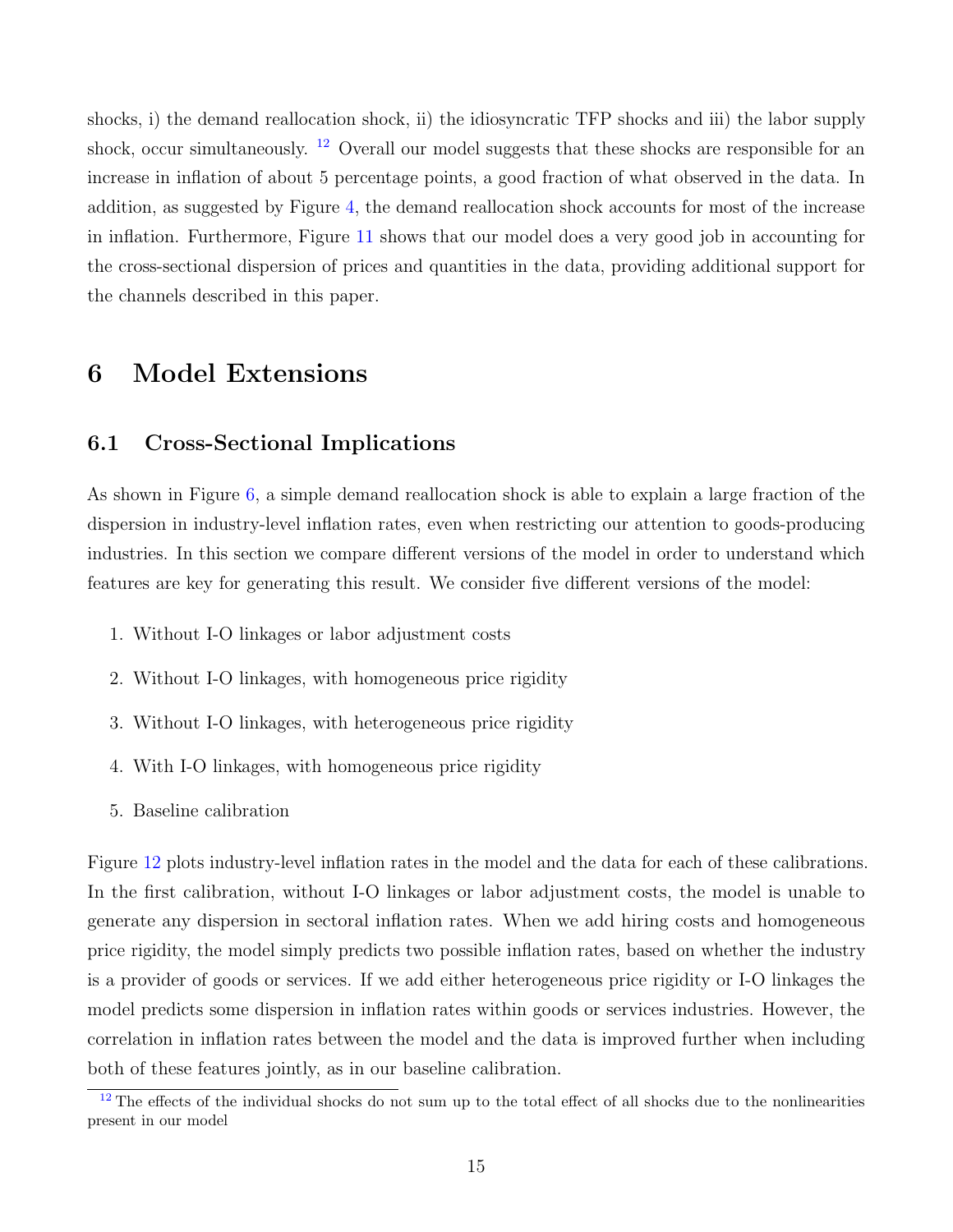### 6.2 A Reversal of the COVID-19 Shift in Preferences

What will happen to inflation if demand suddenly shifts from away from goods back to services? We can use our model to study exactly such a shock. In this section we consider the same demand reallocation shock studied in Section [4.](#page-11-0) We then look at the effects of a sudden unexpected reversal in demand occurring two years after the original shock.<sup>[13](#page-15-0)</sup>

<span id="page-15-1"></span>We find that such a reversal would raise inflation. Figure [13](#page-28-0) compares outcomes in this reversal experiment with those that occur in the baseline calibration when the demand reallocation shock is persistent. In our model, the reversal would lead to renewed inflationary pressures, as service sectors struggle to increase capacity, while goods-producing sectors cut capacity. More broadly, this experiment highlights the key role that expectations of the future path of sectoral demand play in determining labor adjustment and inflationary pressure. In future work we intend to study the response of our model under various alternative assumptions on the expected persistence of the demand reallocation shock.

## 7 Conclusions

We study demand reallocation in a multi-sector New Keynesian model featuring input-output linkages and frictions to increasing factor inputs in the form of hiring costs. These costs hamper the adjustment of the supply of goods in response to the shift in demand, causing inflationary pressures which propagate through the production network. The inflationary effects of the demand reallocation shock are amplified by the fact that goods prices are more flexible than those of services. We take the model to the data and estimate a version that allows for demand reallocation shocks, idiosyncratic productivity shocks at the sectoral level, and an aggregate labor supply shock. The demand reallocation shock can account for a large portion of the rise in U.S. inflation in the aftermath of the pandemic.

<span id="page-15-0"></span> $13$  We model this reversal by assuming that the persistence of the shock falls unexpectedly from 0.95 to 0.5 after two year.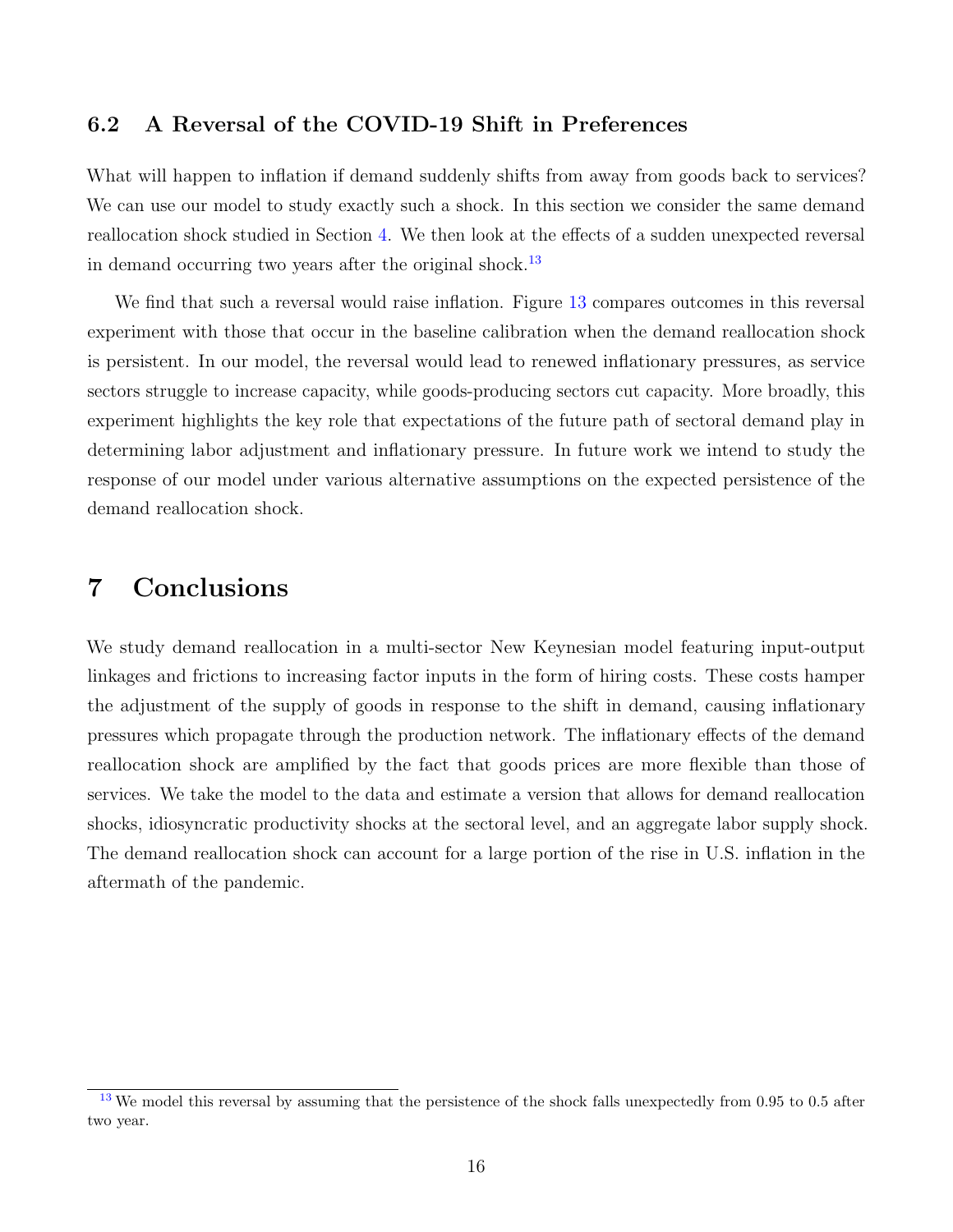<span id="page-16-0"></span>

Figure 1: Personal Consumption Expenditure Share: Goods

This Figure plots the share of household consumption expenditures on goods in the United States. The COVID-19 pandemic has led to an unprecedented increase in the demand for goods relative to services, interrupting the steady decline in the share of spending on goods over the past 50 years. Data Source: US Bureau of Economic Analysis, NIPA Tables.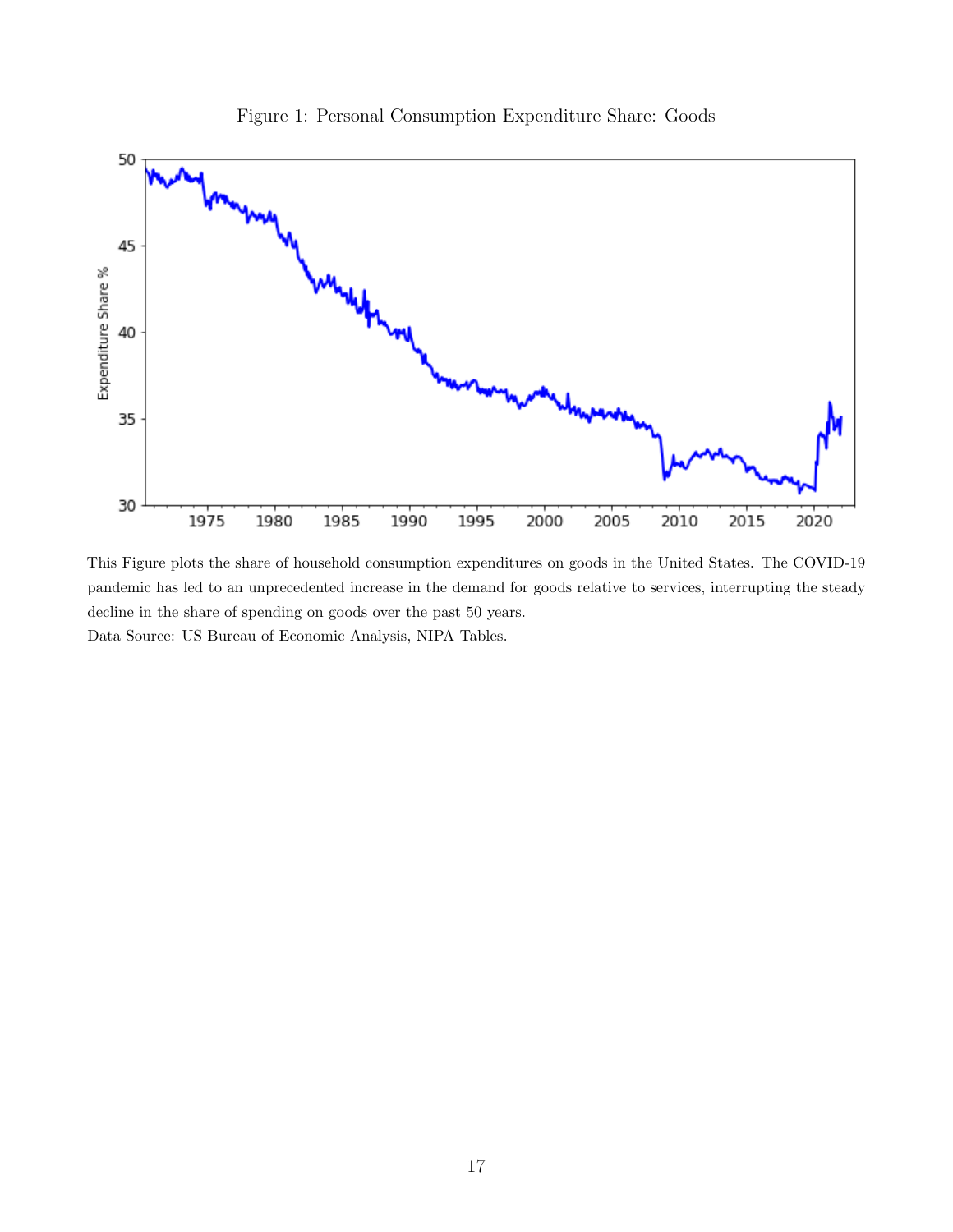

<span id="page-17-0"></span>

US CPI inflation has risen to levels not seen since the 1980s, reaching 7 percent by the end of 2021. This Figure shows that this has largely been driven by a surge in inflation in the goods sector, while the rise in inflation in service sectors has been much more muted.

Source: US Bureau of Labor Statistics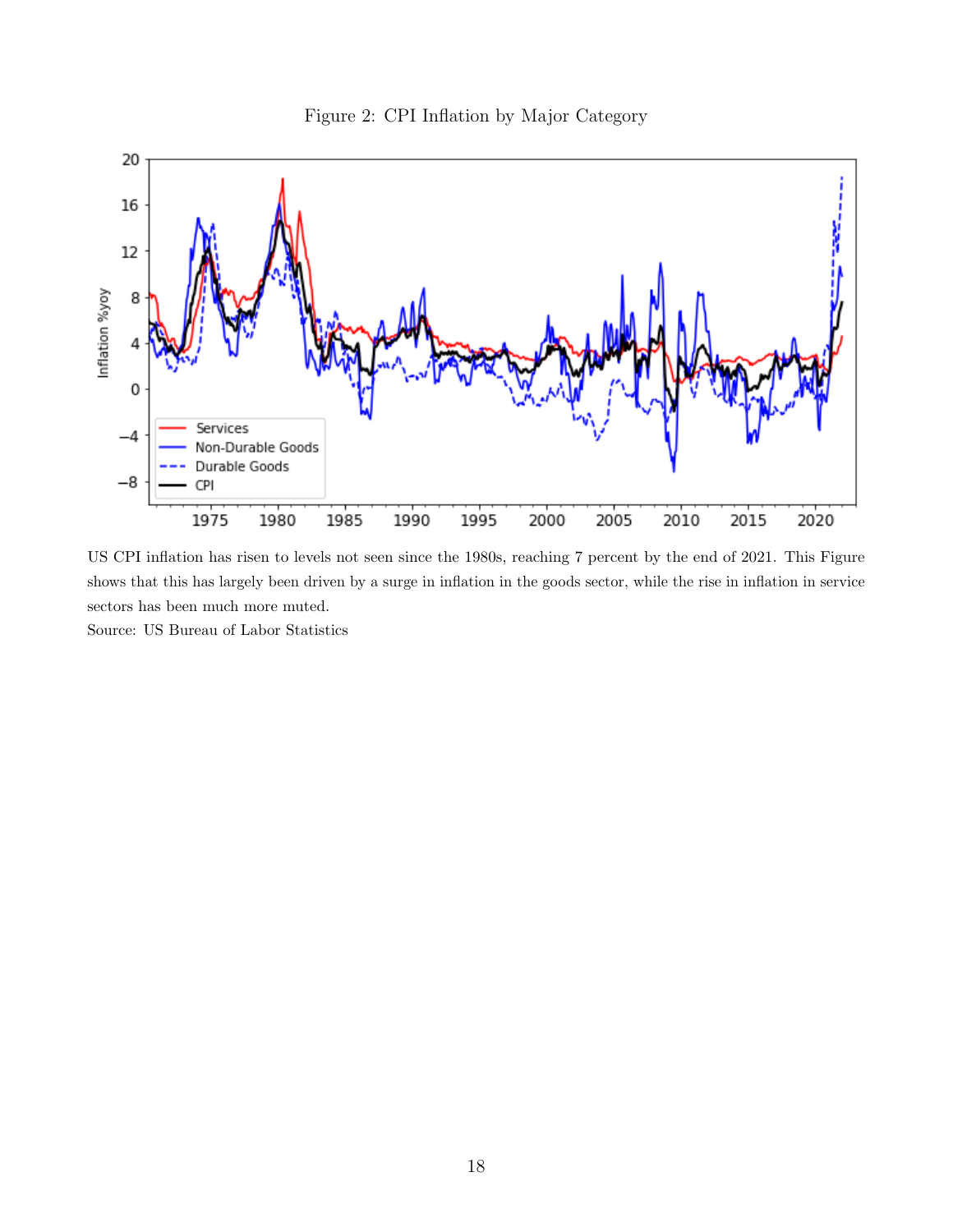<span id="page-18-0"></span>

Figure 3: Dispersion of Inflation and Industry Inflation across 66 Industries

This Figure shows that the rise in inflation in 2021 has been accompanied by a large rise in the dispersion of inflation across industries. The dispersion of inflation rates across 66 private industries has risen dramatically in 2021. Source: US Bureau of Labor Statistics and authors' calculations. Industry inflation (measured in percentage points) is the average of the 4-quarter change in the chain-type price index across the 66 private industries for which BEA publishes quarterly GDP-by-industry data. Inflation dispersion in the interquartile range of inflation rates across the same industries.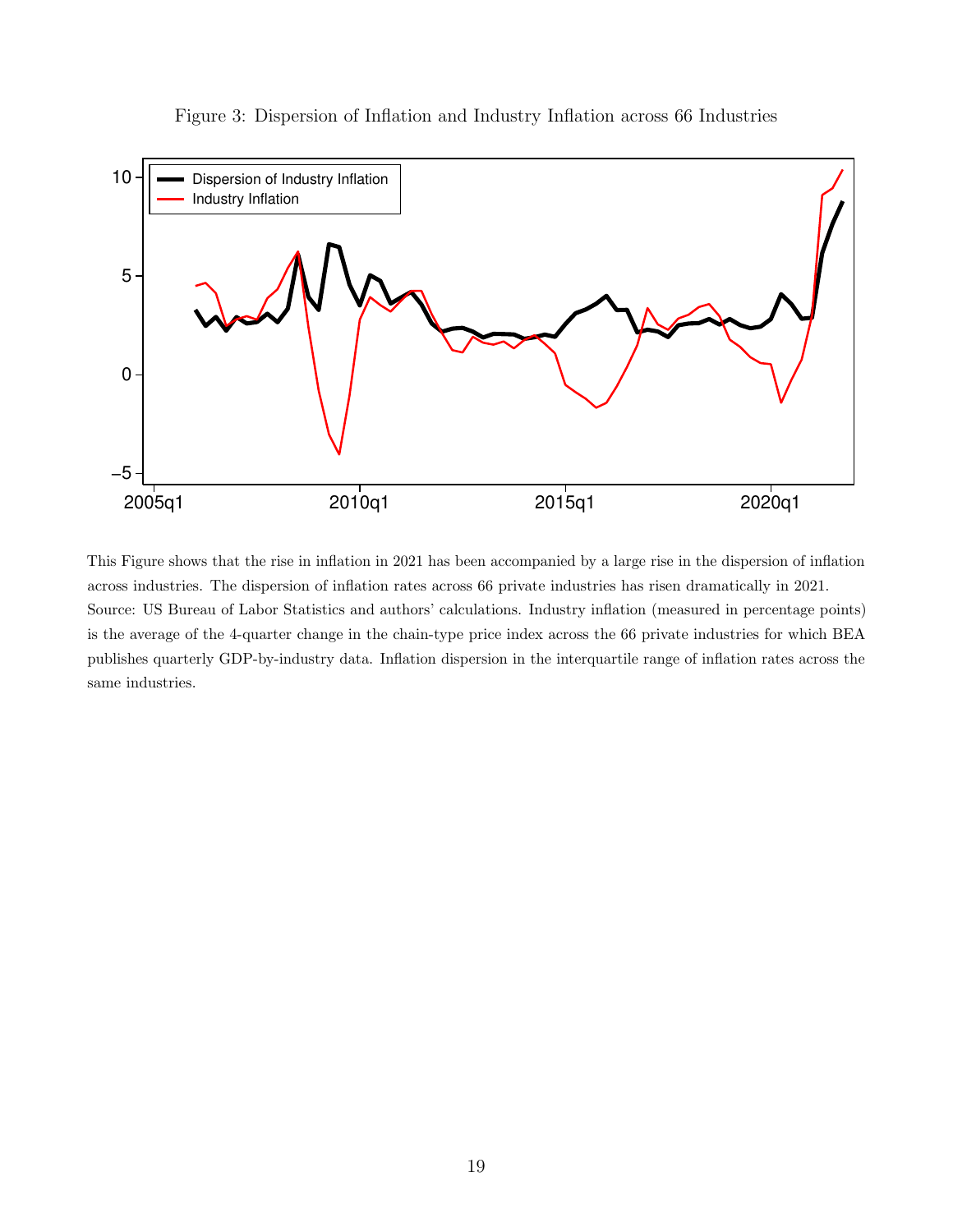<span id="page-19-0"></span>

Figure 4: Aggregate Effects of the Demand Reallocation Shock

This Figure plots the impulse response of key variables to the demand reallocation shock that increases the value of the preference parameter for goods  $(\omega_t)$  in period 1. Each period is one quarter.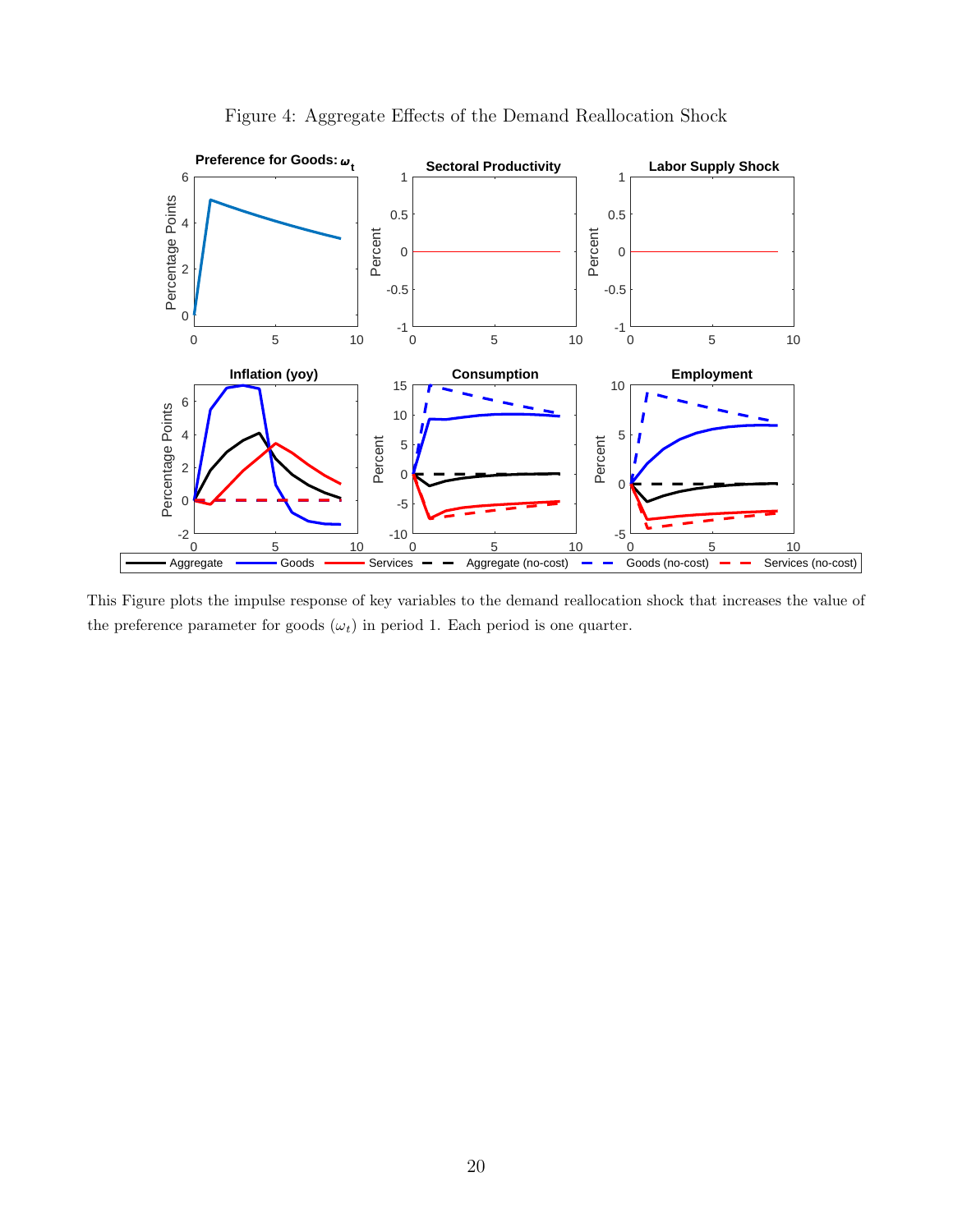

<span id="page-20-0"></span>Figure 5: Demand Reallocation Shock: Heterogeneous vs Homogeneous Price Stickiness

This Figure plots the impulse response of key variables to the demand reallocation shock that increases the value of the preference parameter for goods  $(\omega_t)$  in period 1. Each period is one quarter.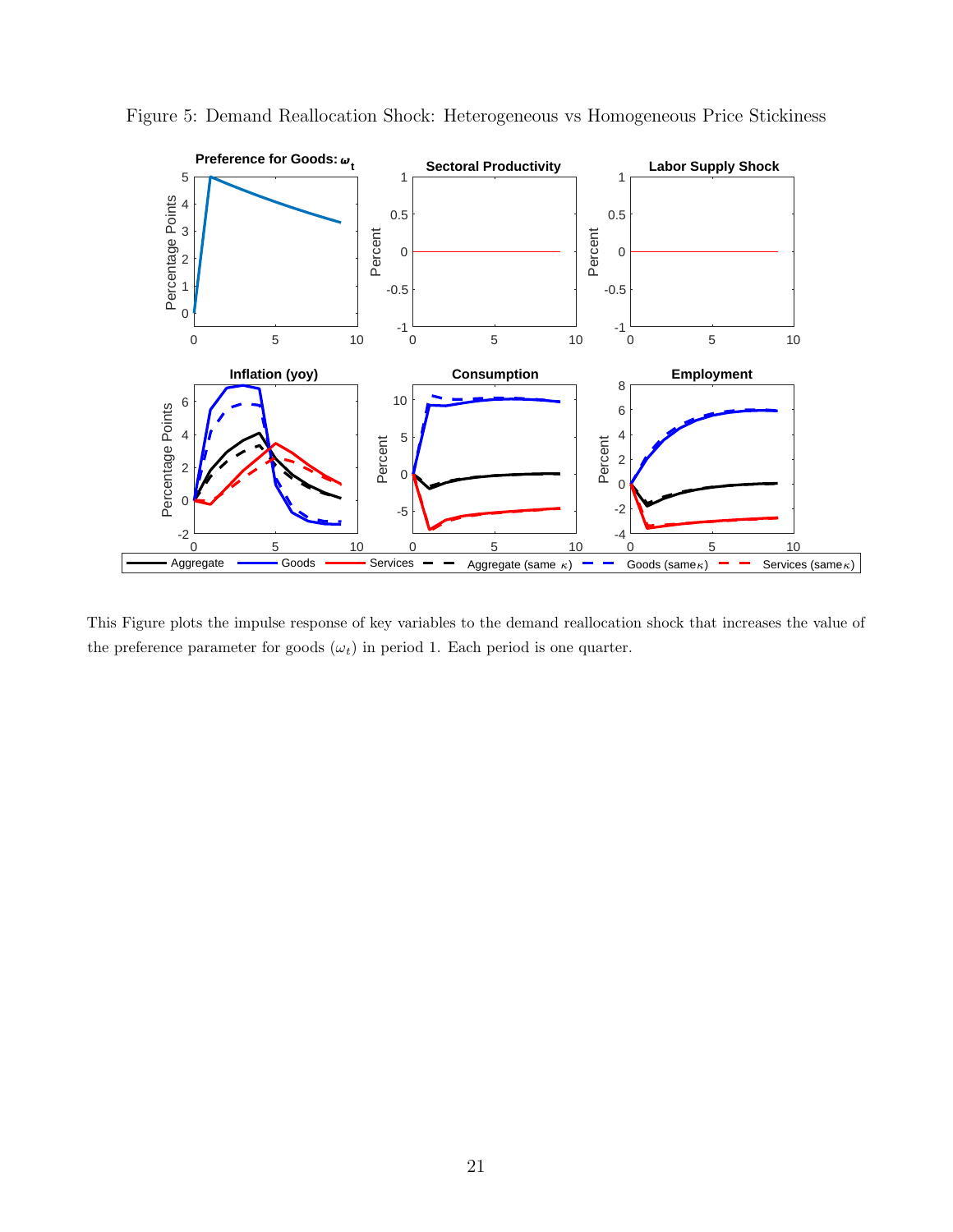<span id="page-21-0"></span>

Figure 6: Model and Data: Sectoral Responses to Demand Reallocation Shock

This Figure compares the cross-sectional implication of the model with the data in response to a demand reallocation shock that increases preferences for goods. Each dot is one industry. The x-axis plot inflation rates (percent change in the industry chain-type price price index) and real gross output growth for the 66 private industries for which BEA publishes GDP-by-industry data. The y-axis plot the model counterparts after the model reallocation shock, computed as the average change over the first 2 years. Services-producing industries are shown in red and goods-producing industries are shown in blue.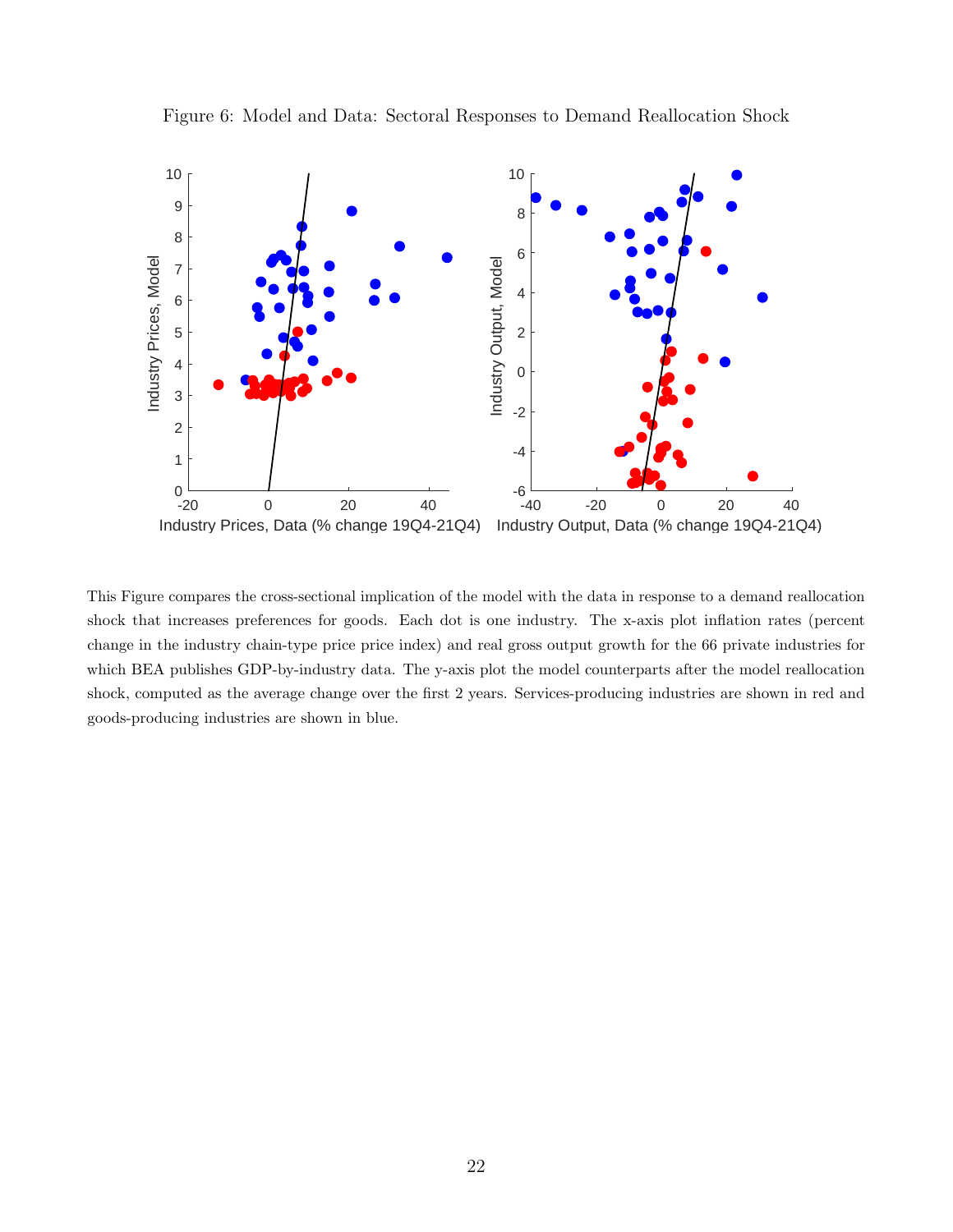<span id="page-22-0"></span>

Figure 7: Model and Data: Sectoral Responses to Idiosyncratic TFP Shocks

This Figure compares the cross-sectional implication of the model with the data in response to an estimated idiosyncratic TFP shocks at the industry level. Each dot is one industry. The x-axis plot inflation rates (percent change in the industry chain-type price price index) and real gross output growth for the 66 private industries for which BEA publishes GDP-by-industry data. The y-axis plot the model counterparts after the model reallocation shock, computed as the average change over the first 2 years. Services-producing industries are shown in red and goods-producing industries are shown in blue.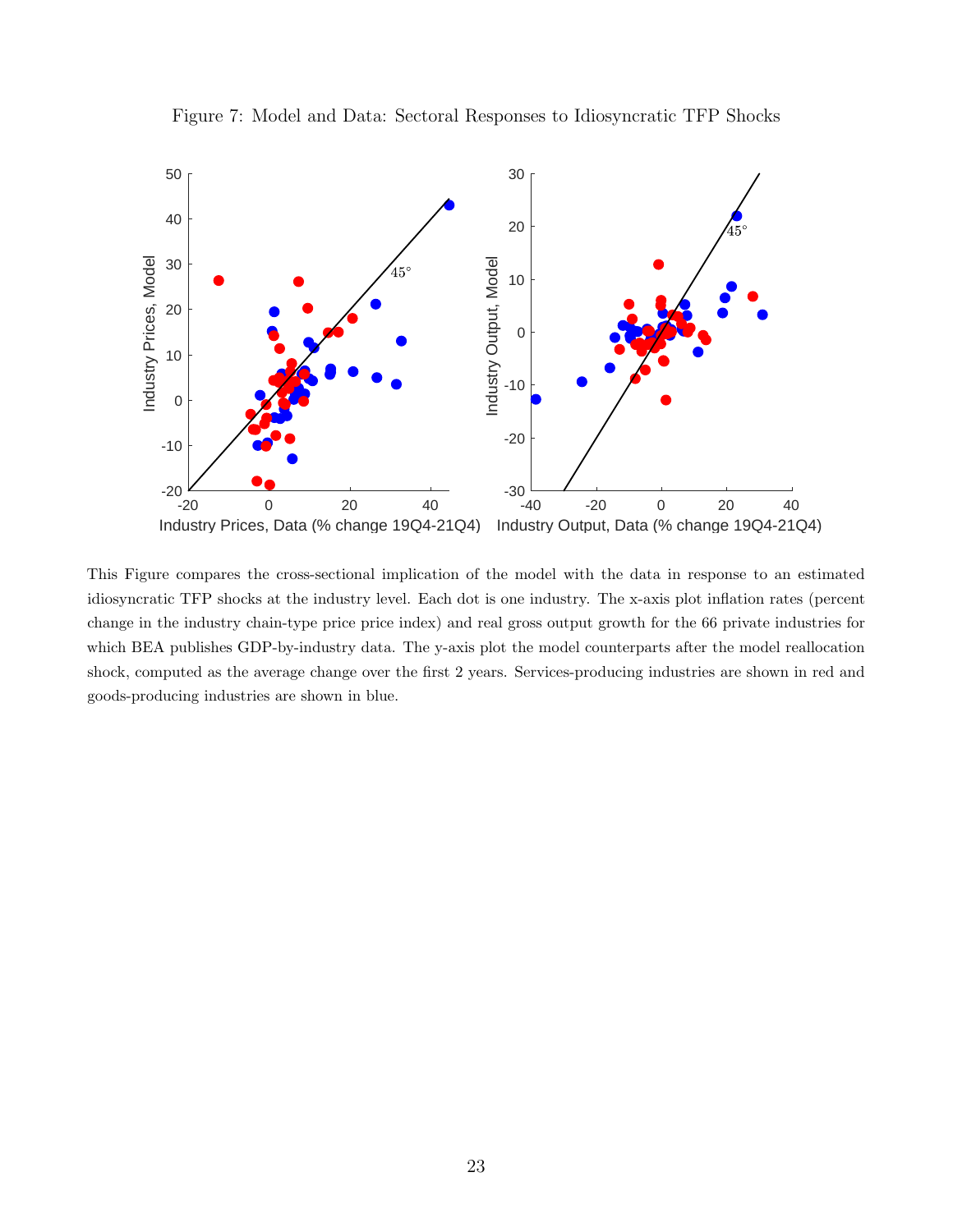<span id="page-23-0"></span>

Figure 8: Aggregate Effects of Idiosyncratic TFP Shocks

This Figure plots the impulse response of key variables to estimated idiosyncratic productivity shocks (using industry level data on output, added value and employment) in period 1. Each period is one quarter.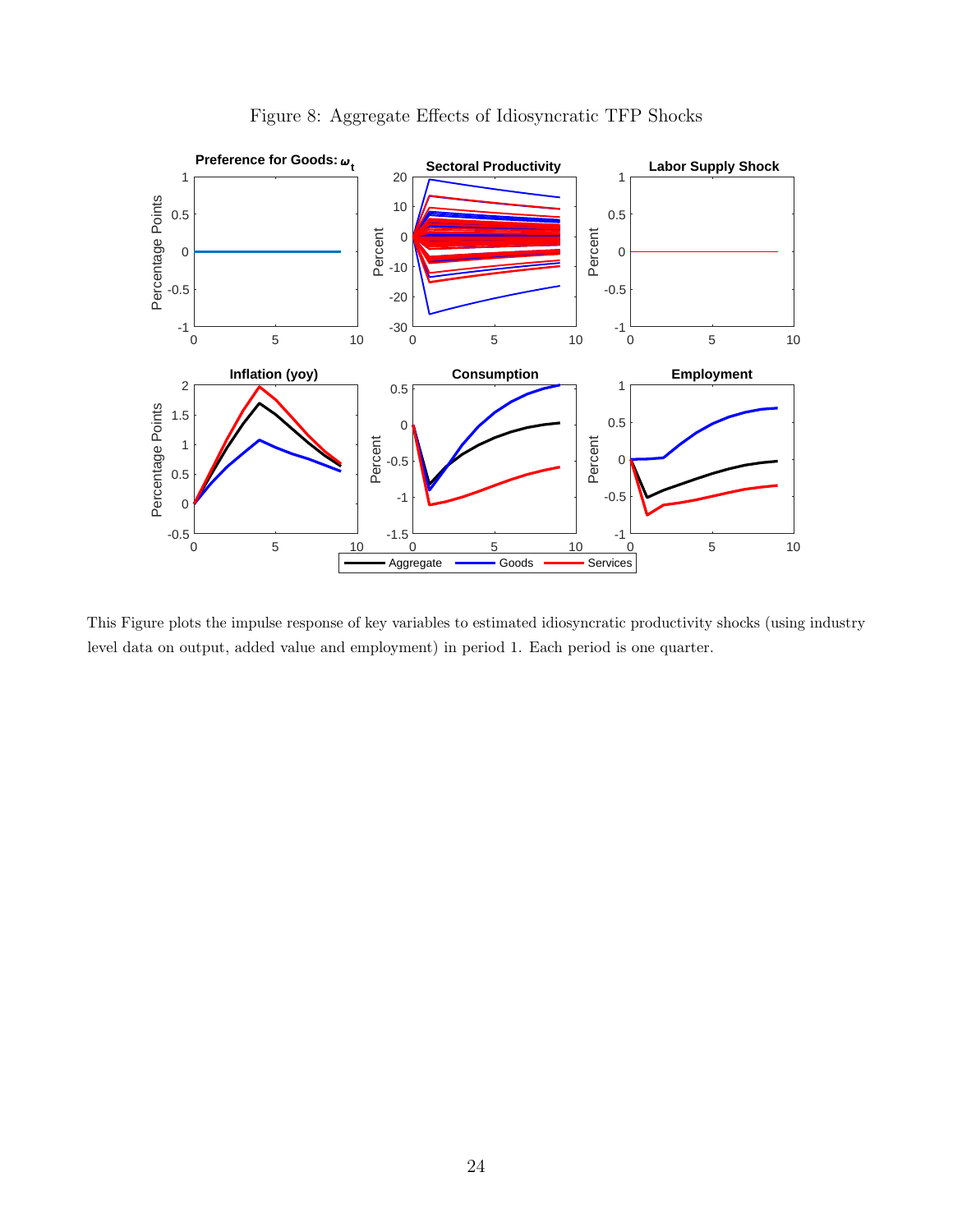<span id="page-24-0"></span>

Figure 9: Aggregate Effects of Labor Supply Shocks

This Figure plots the impulse response of key variables to a labor supply shock that increases the disutility of labor in period 1. Each period is one quarter.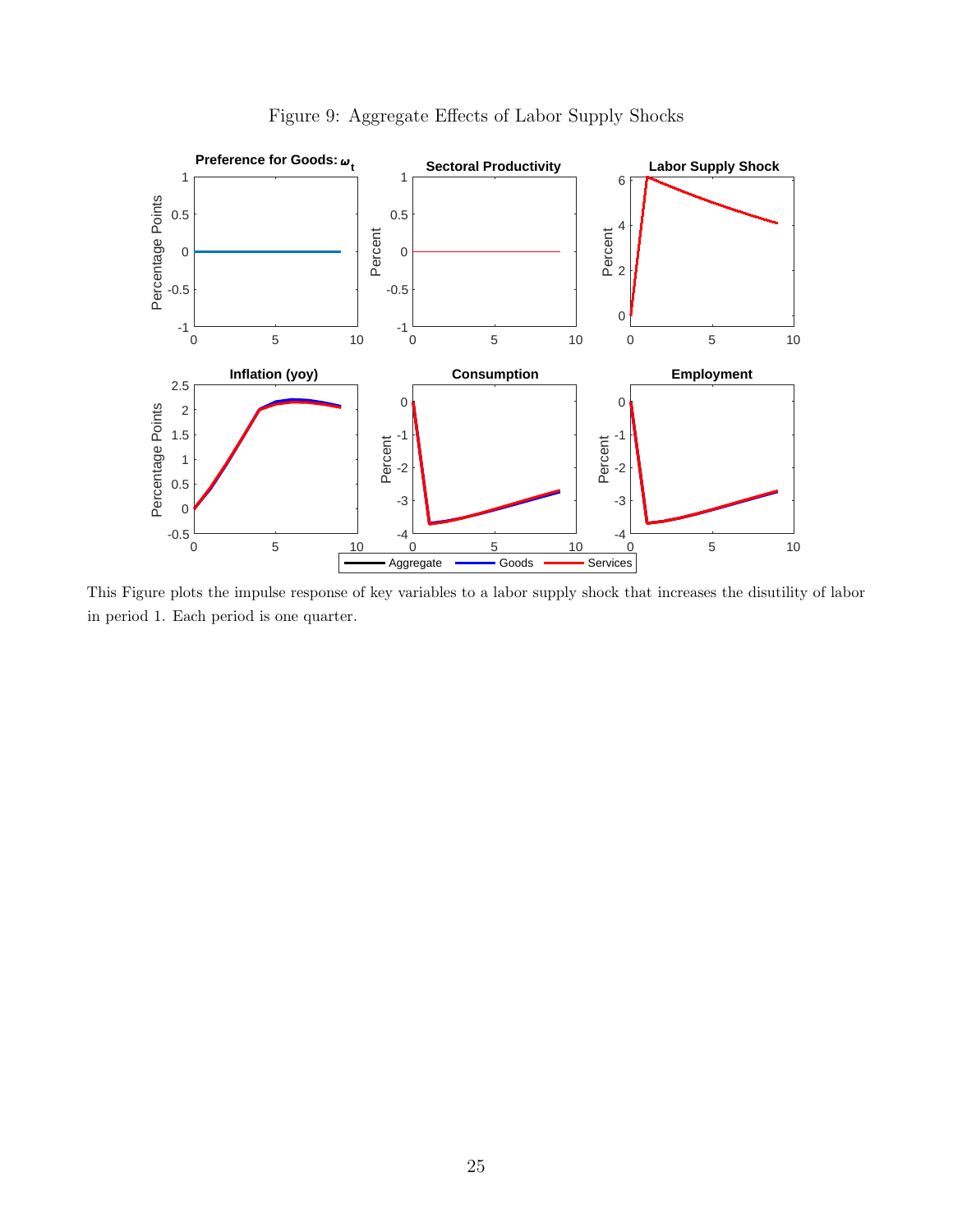<span id="page-25-0"></span>

Figure 10: Aggregate Effects of All Shocks

This Figure plots the impulse response of key variables to three combined shocks: (1) a demand reallocation shock that increases preferences for goods, (2) estimated idiosyncratic TFP shocks at the industry level, and (3) a negative labor supply shock. Each period is one quarter.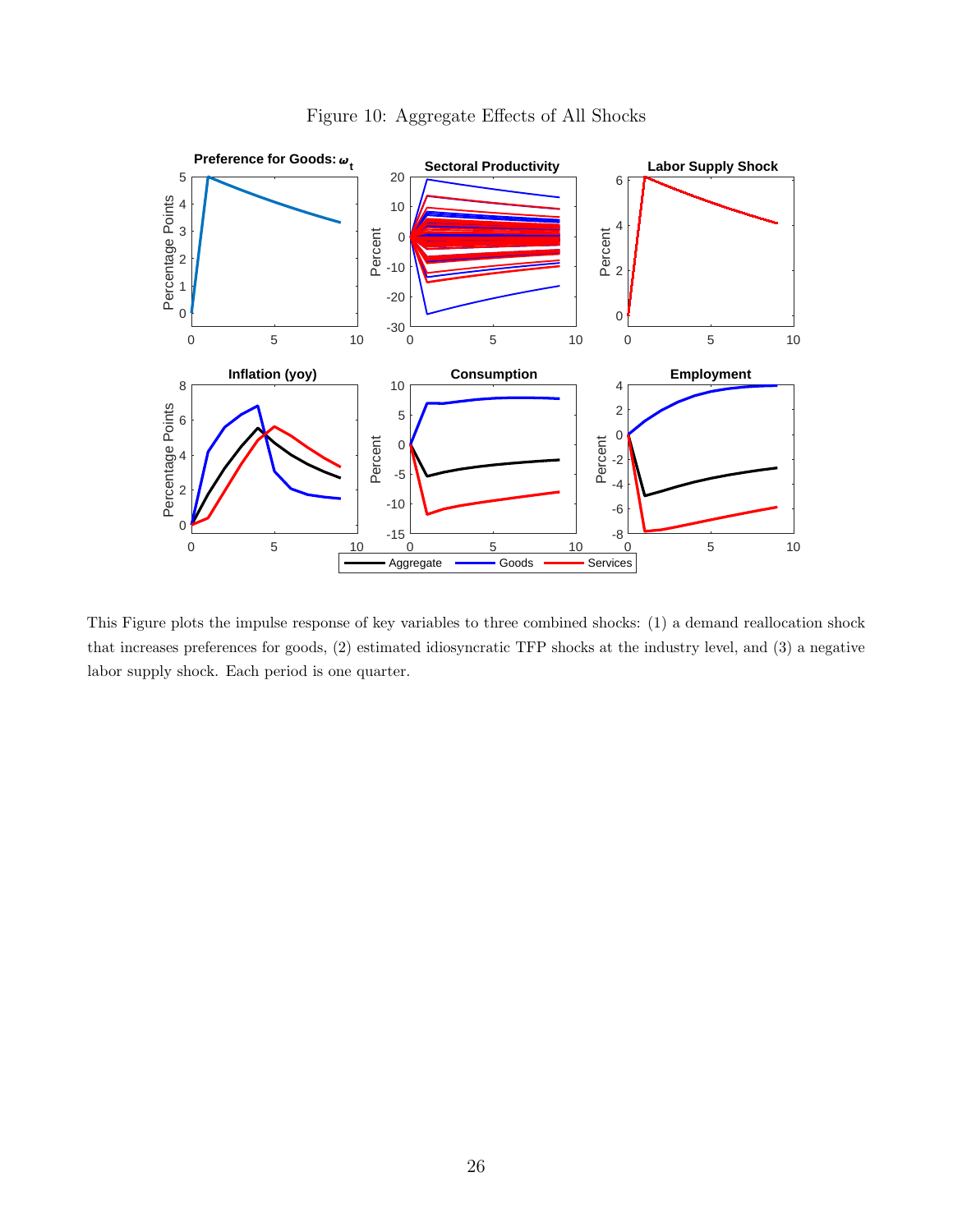<span id="page-26-0"></span>

Figure 11: Model and Data: Sectoral Responses to All Shocks

This Figure compares the cross-sectional implication of the model with the data in response to three combined shocks: (1) a demand reallocation shock that increases preferences for goods, (2) estimated idiosyncratic TFP shocks at the industry level, and (3) a negative labor supply shock. Each dot is one industry. The x-axis plot inflation rates (percent change in the industry chain-type price price index) and real gross output growth for the 66 private industries for which BEA publishes GDP-by-industry data. The y-axis plot the model counterparts after the model reallocation shock, computed as the average change over the first 2 years. Services-producing industries are shown in red and goods-producing industries are shown in blue.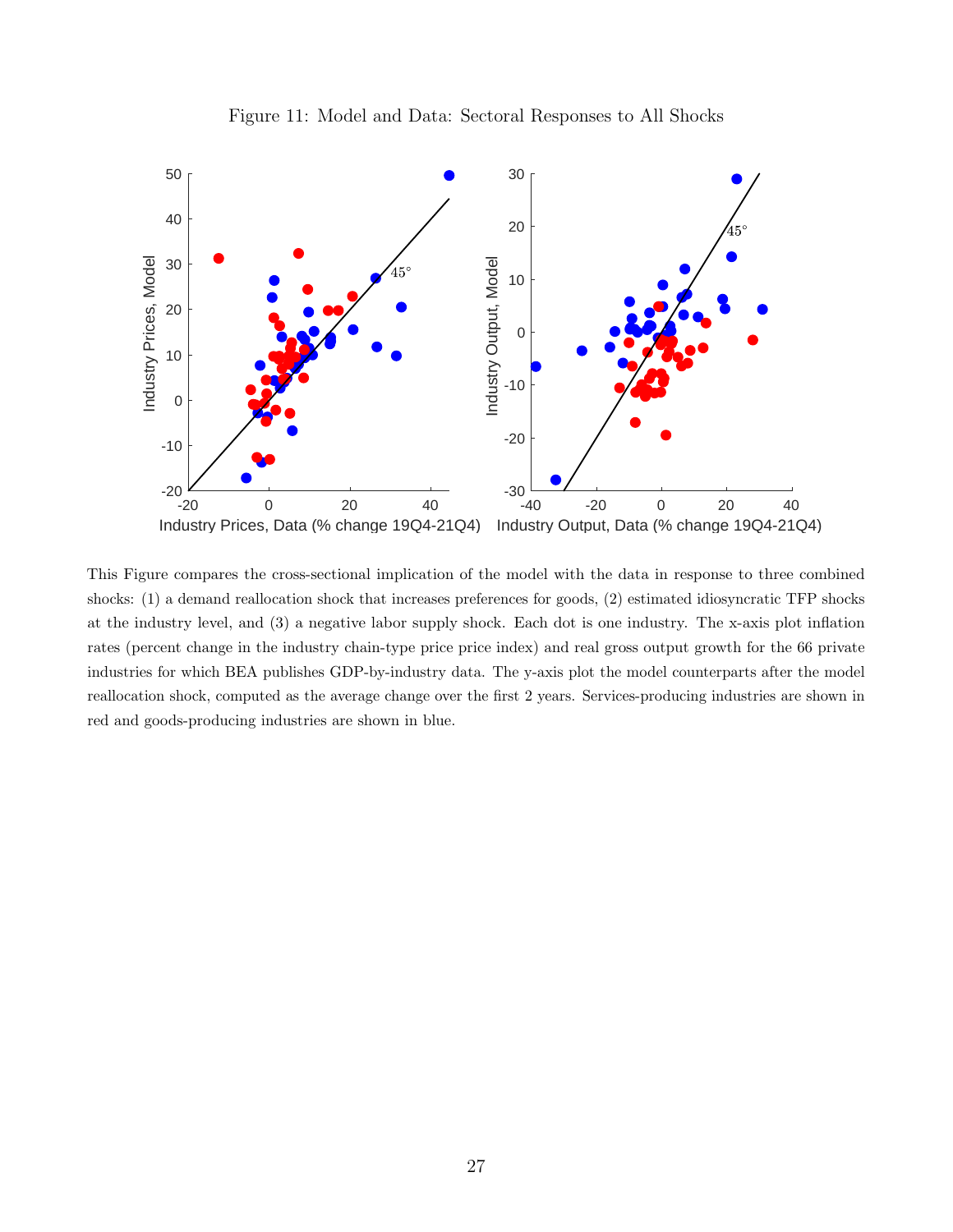

<span id="page-27-0"></span>Figure 12: Sectoral Inflation Response to Demand Reallocation Shock in Alternative Models

This figure compares the cross-sectional implications of different types of models, which are nested in our baseline calibration, for sectoral inflation against actual inflation between 2019Q4 and 2021Q4. The first panel reports the response of a model without input-output linkages or costly labor re-allocation. The second panel reports the response of a model with labor adjustment costs but no input-output linkages and with homogeneous price stickiness across the two sectors. The third panel reports the responses of a model with heterogeneous price rigidities across sectors but without input-output linkages. The fourth panel introduces input-output linkages but assumes that price stickiness is homogeneous across sectors. The last panel reports the responses in our baseline model.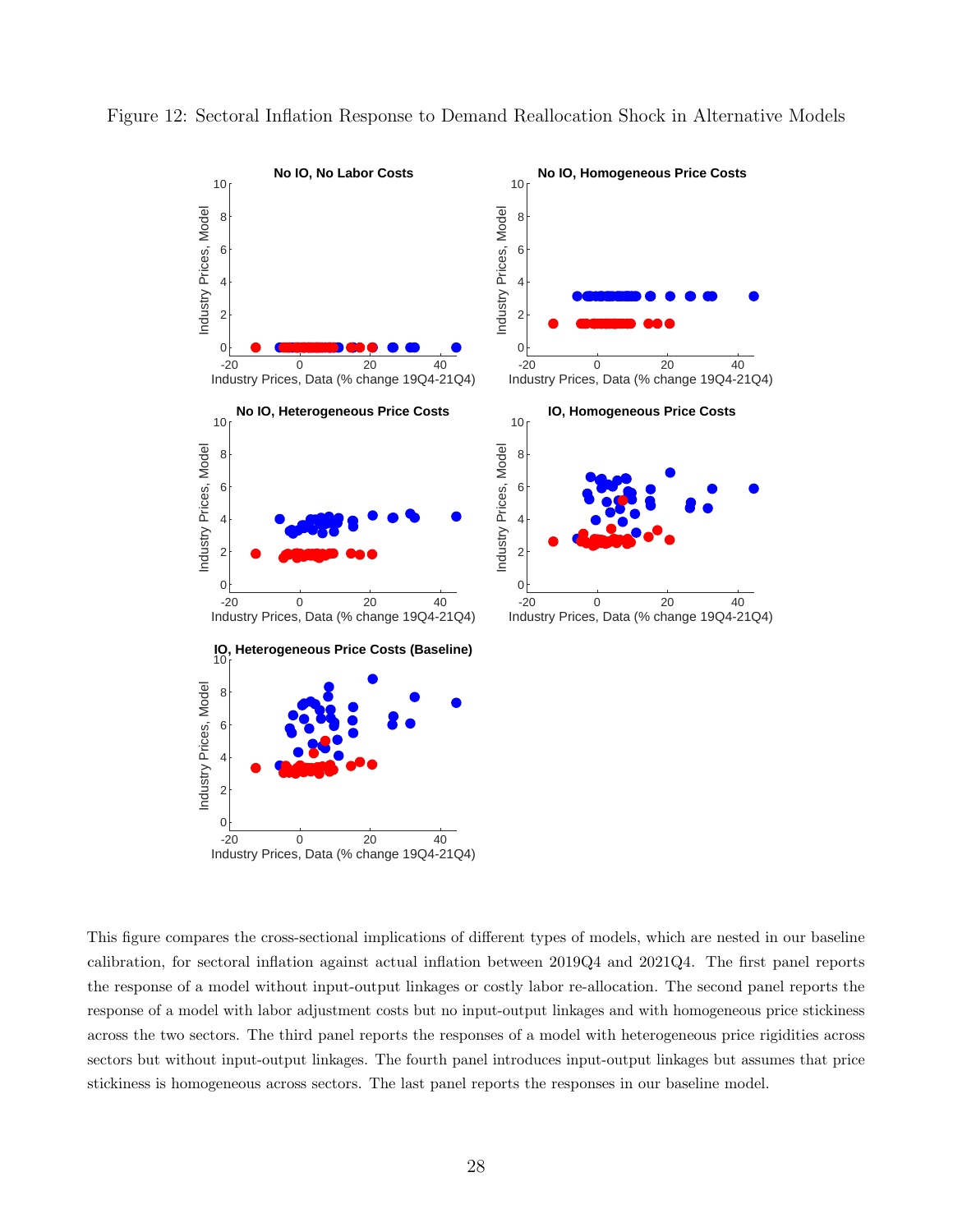<span id="page-28-0"></span>

#### Figure 13: Aggregate Effects of a Reversal of Demand

This Figure plots the impulse response of key variables to the demand reallocation shock that increases the value of the preference parameter for goods  $(\omega_t)$  in period 1. The dotted line shows the baseline persistence. The solid lines show outcomes if the persistence unexpectedly declines from 0.95 to 0.5 after two years. Each period is one quarter. The middle-right panel displays the evolution of relative prices for each of the 66 sectors in our model. Goods-producing sectors are displayed in blue and services-producing industries are displayed in red. GDP is defined as  $\sum_{i=1}^{N} C_{i,t}$ .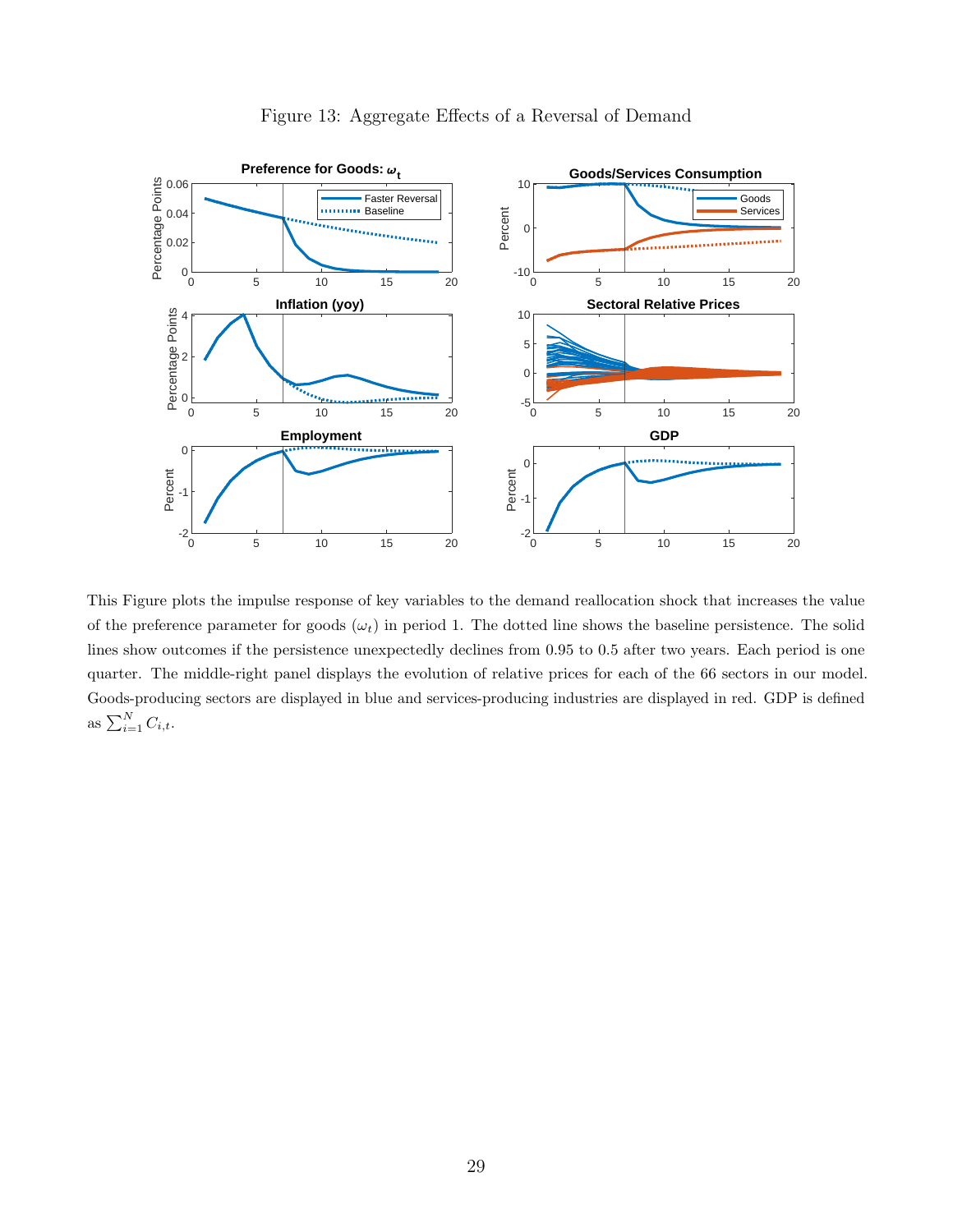### References

- <span id="page-29-6"></span>Antràs, Pol, Davin Chor, Thibault Fally, and Russell Hillberry. 2012. "Measuring the upstreamness of production and trade flows." American Economic Review, 102(3): 412–16.
- <span id="page-29-5"></span>Atalay, Enghin. 2017. "How important are sectoral shocks?" American Economic Journal: Macroeconomics, 9(4): 254–80.
- <span id="page-29-0"></span>Baqaee, David, and Emmanuel Farhi. 2020. "Supply and demand in disaggregated keynesian economies with an application to the covid-19 crisis." National Bureau of Economic Research.
- Carvalho, Vasco M, and Alireza Tahbaz-Salehi. 2019. "Production networks: A primer." Annual Review of Economics, 11: 635–663.
- Foerster, Andrew T, Pierre-Daniel G Sarte, and Mark W Watson. 2011. "Sectoral versus aggregate shocks: A structural factor analysis of industrial production." Journal of Political *Economy*,  $119(1)$ : 1–38.
- <span id="page-29-1"></span>Fornaro, Luca, and Federica Romei. 2022. "Monetary policy during unbalanced global recoveries."
- <span id="page-29-4"></span>Gertler, Mark, and Antonella Trigari. 2009. "Unemployment fluctuations with staggered Nash wage bargaining." *Journal of political Economy*, 117(1): 38–86.
- Gorodnichenko, Yuriy, and Michael Weber. 2016. "Are sticky prices costly? Evidence from the stock market." American Economic Review, 106(1): 165–99.
- <span id="page-29-2"></span>Guerrieri, Veronica, Guido Lorenzoni, Ludwig Straub, and Iván Werning. 2021. "Monetary policy in times of structural reallocation." University of Chicago, Becker Friedman Institute for Economics Working Paper, , (2021-111).
- **Jennifer, La'O, and Alireza Tahbaz-Salehi.** 2020. "Optimal monetary policy in production networks." National Bureau of Economic Research.
- Long Jr, John B, and Charles I Plosser. 1983. "Real business cycles." Journal of political Economy,  $91(1)$ : 39–69.
- <span id="page-29-3"></span>Merz, Monika, and Eran Yashiv. 2007. "Labor and the Market Value of the Firm." American Economic Review, 97(4): 1419–1431.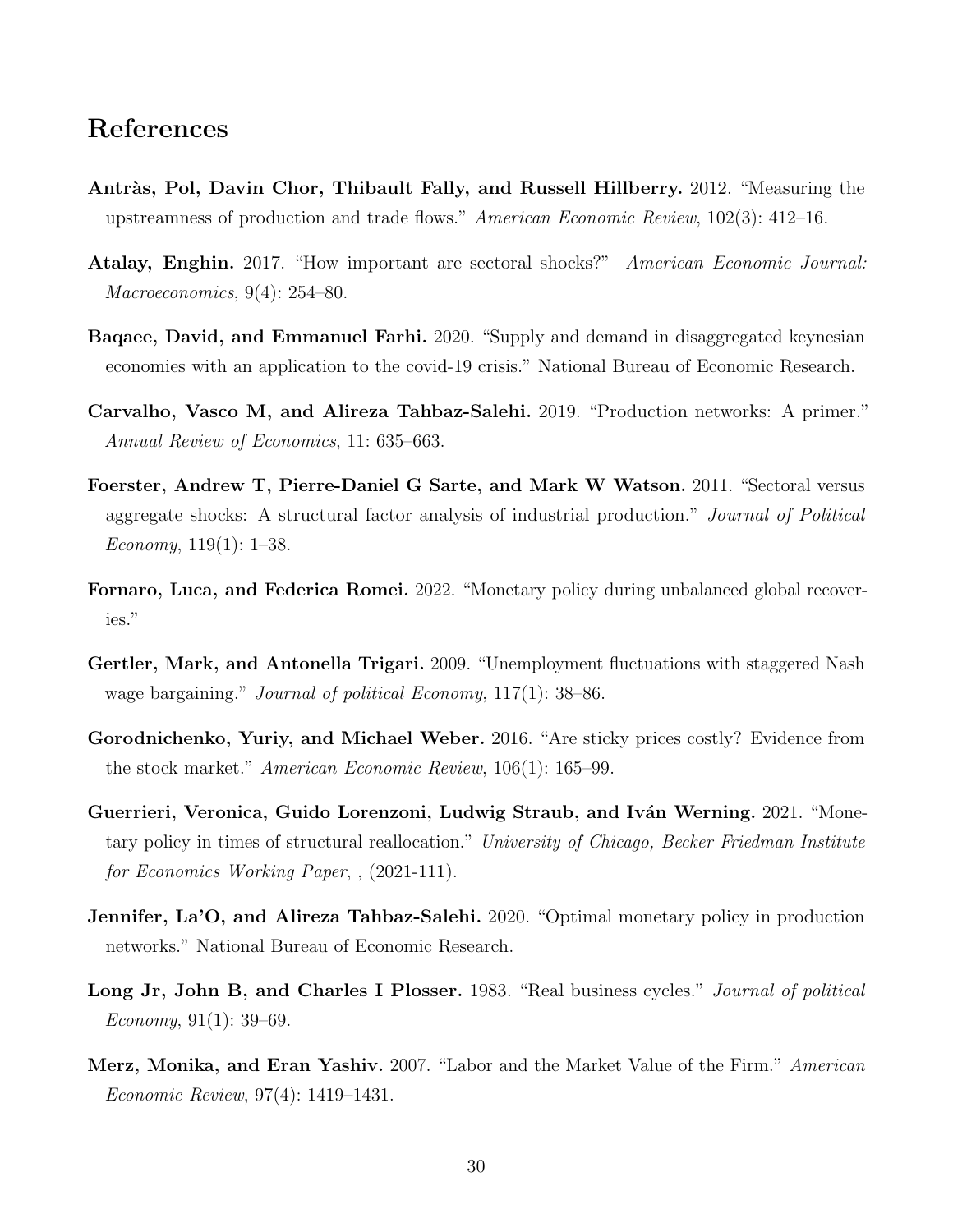- Nakamura, Emi, and Jón Steinsson. 2008. "Five facts about prices: A reevaluation of menu cost models." The Quarterly Journal of Economics, 123(4): 1415–1464.
- Nakamura, Emi, and Jon Steinsson. 2010. "Monetary non-neutrality in a multisector menu cost model." The Quarterly journal of economics, 125(3): 961–1013.
- <span id="page-30-0"></span>Pasten, Ernesto, Raphael Schoenle, and Michael Weber. 2020. "The propagation of monetary policy shocks in a heterogeneous production economy." Journal of Monetary Economics, 116: 1–22.
- Vom Lehn, Christian, and Thomas Winberry. 2022. "The investment network, sectoral comovement, and the changing US business cycle." The Quarterly Journal of Economics, 137(1): 387–433.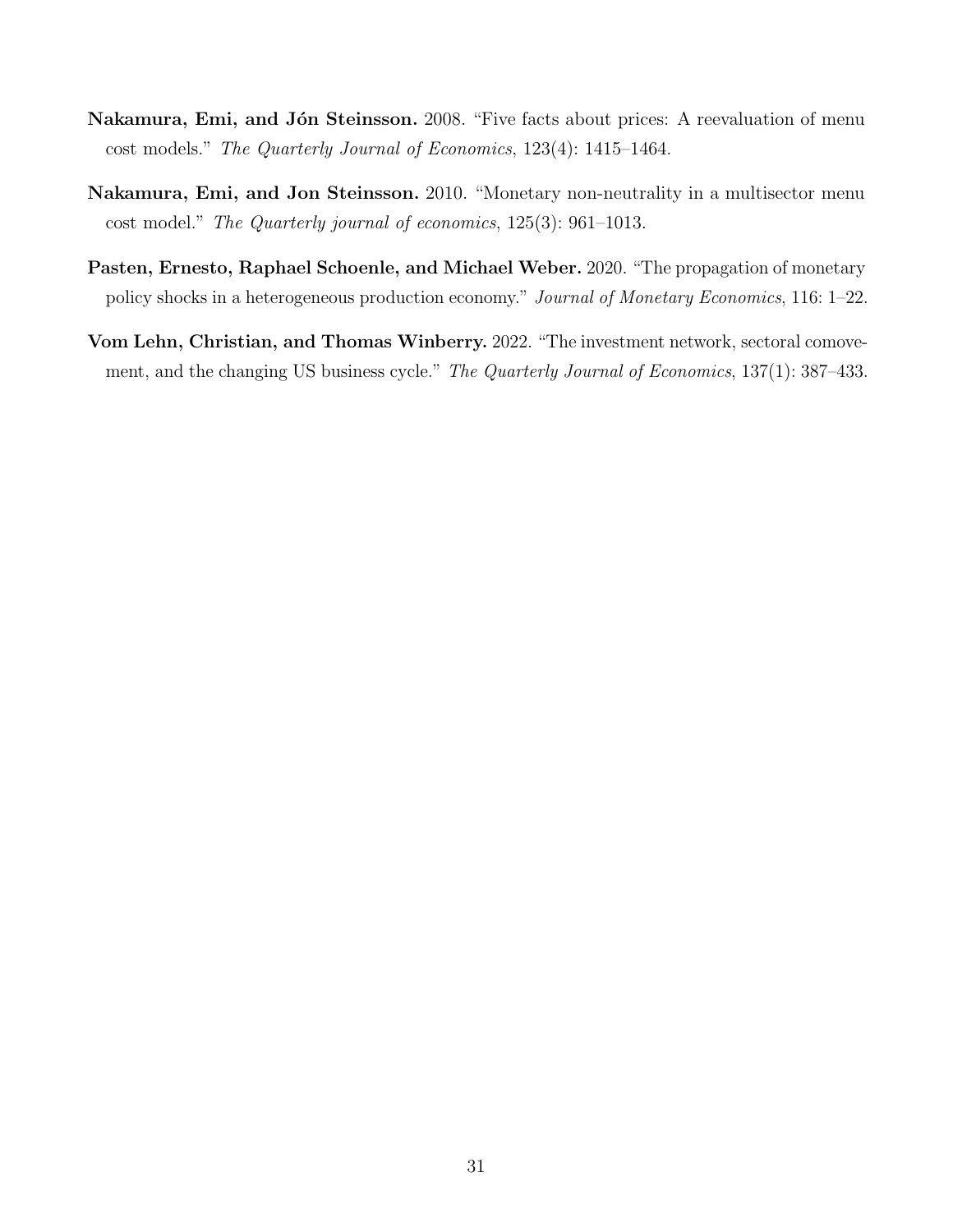# A Additional Figures

<span id="page-31-0"></span>

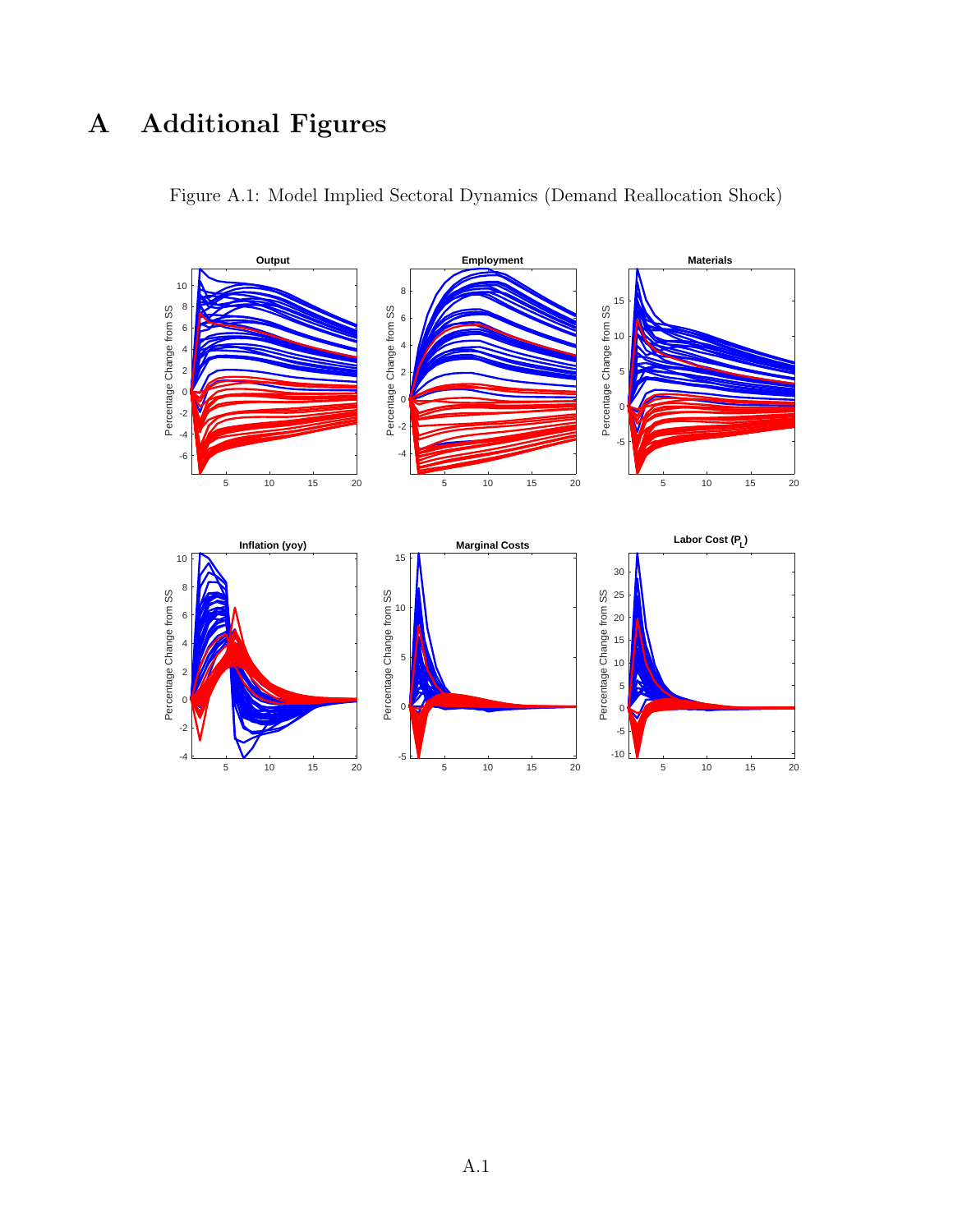

<span id="page-32-0"></span>Figure A.2: Model Implied Sectoral Inflation vs Sector Characteristics (Demand Reallocation Shock)

This Figure compares the sectoral change in inflation implied by the model on impact with sector-specific characteristics. The first panel plots inflation against sectoral price stickiness, measured by the size of the Rotemberg cost. The second panel compares inflation with sectoral upstreamness computed as in Antràs et al. [\(2012\)](#page-29-6). The third and fourth panel decompose total upstremness in goods-specific upstreamness and services-specific upstreamness, where a good is more upstream in the production of goods (services) if it is used by many goods (services) producing sectors.